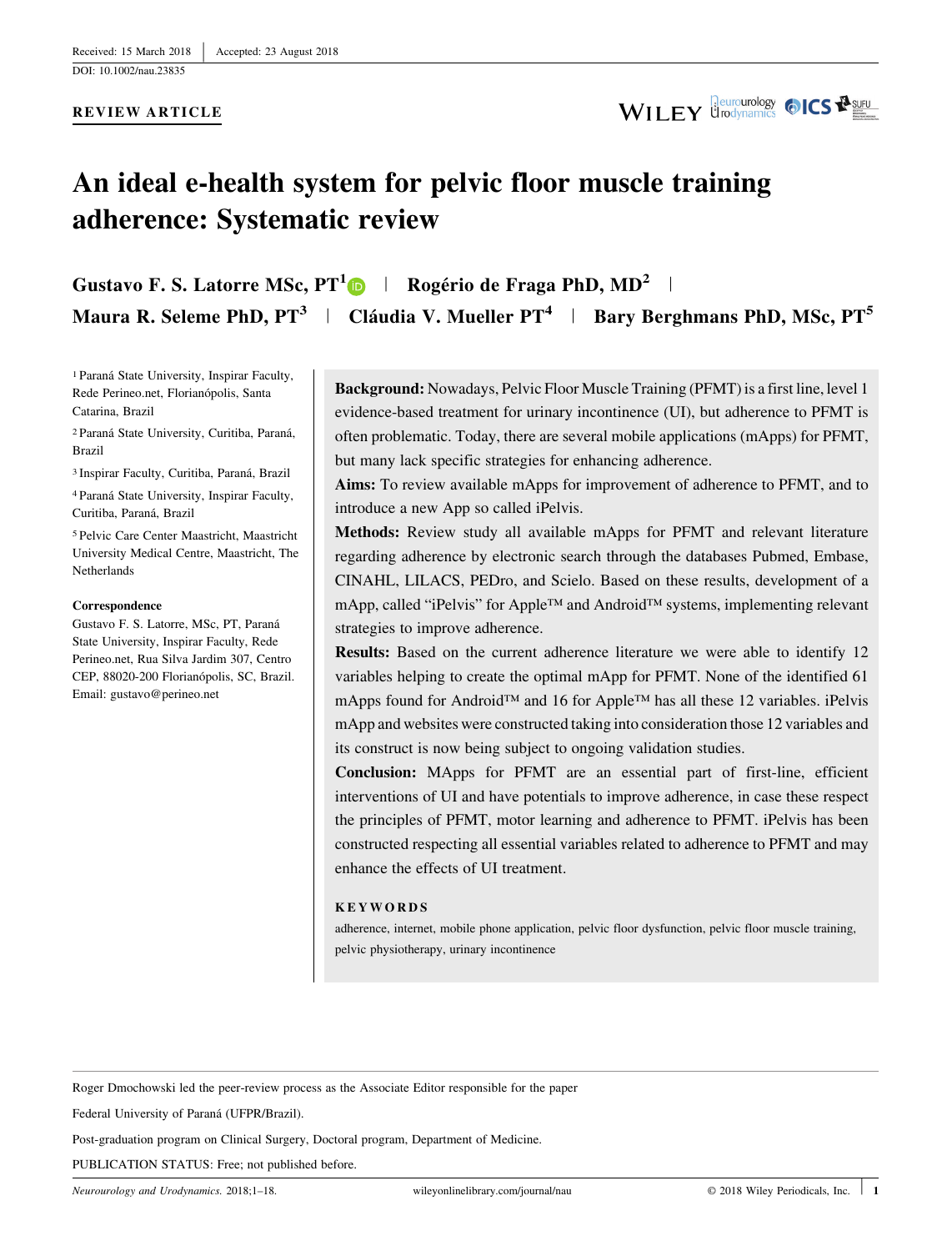# **1** <sup>|</sup> **INTRODUCTION**

Urinary incontinence (UI) is a prevalent condition which negatively affects women, men, and children of all ages,  $1,2$ negatively impacts quality of life of individuals, $<sup>2</sup>$  [and health](#page-15-0)</sup> care systems in general.<sup>3</sup> Treatment for UI are drug therapy,<sup>4</sup> physiotherapy,<sup>5</sup> and surgery.<sup>6</sup>

Nowadays, surgery is reported to have high rates of improvement or cure,<sup>6</sup> [but costs of surgical interventions for](#page-15-0) UI are high.<sup>1</sup> [Considering UI prevalence and costs, UI surgery](#page-15-0) takes a great deal of time of surgical center's daily routine. That, added to the poor number of surgeons in the Brazilian public health care system, in contrast to the huge population, $\overline{a}$ explains the long waiting lists for surgery, especially in the public health care system.<sup>8</sup> [Plus, urodynamic studies are often](#page-15-0) required for proper assessment, sometimes for conservative treatment and often for surgery,<sup>9</sup> [generating another waiting](#page-15-0) list, now for urodynamics.

Since 2005, pelvic physiotherapy, especially pelvic floor muscle training (PFMT) has been considered first line treatment for stress  $UI<sup>5</sup>$  [With a proper patient selection and](#page-15-0) satisfying cure rate, pelvic physiotherapy may diminish the queue for surgery. The International Consultation on Incontinence has recommended PFMT as evidence-based first line treatment for  $UI<sup>5</sup>$  [and advises to try PFMT before any](#page-15-0) drug treatment or surgery for most of the patients. Unfortunately, today this clinical practice is still not the case in many countries, also not in Brazil, where the number of specialized pelvic physiotherapists is still too low. It can be concluded that more pelvic physiotherapists and surgeons need to be trained to fill up this gap. But what about other options?

Nowadays, PFMT is an advanced multifactorial first-line treatment modality of pelvic physiotherapy for UI in wo[men,](#page-16-0)<sup>10</sup> men,<sup>11</sup> [adjuvant in children,](#page-16-0)<sup>12</sup> genital prolapse,<sup>13</sup> lower bowel dysfunction, $14$  [and it is promising for female](#page-16-0) sexual dysfunction,<sup>15,16</sup> [erectile dysfunction](#page-16-0)<sup>17,18</sup> [and prema-](#page-16-0)ture ejaculation problems.<sup>19,20</sup> [Adequate PFMT improves](#page-16-0) strength, timing, pre-contraction, endurance, coordination, relaxation, and automatic contraction of those muscles, $5$ overall to create for all daily activities proper muscle activity. By surrounding the urethra, vagina, and rectum, PFM function has direct influence on urinary continence, fecal continence and sexual function.<sup>21</sup>

The choice for a PFMT protocol is based on evidencebased, structured functional assessment,<sup>22</sup> [evaluating and](#page-16-0) analyzing the nature and severity of pelvic floor muscle dysfunction—such as weakness of muscle strength, lack of relaxation, endurance, explosive strength, coordination, timing, and/or automatic activity. This assessment provides the exact parameters, intensity and dose of  $PFMT$ <sup>23,24</sup>

However, success of PFMT is broadly threatened by insufficient adherence to the required PFM exercise program. Although positive reports of short<sup>25</sup> [and long](#page-16-0) term effects<sup>26</sup> [for practically every kind of pelvic floor](#page-16-0) dysfunction. $27$  [there is still doubt especially related to the](#page-16-0) long-term effects.<sup>26,28</sup> [A major reason seems to be that only](#page-16-0) 64% of patients adhere to PFMT in the short term, even worse, only 23% in the long term.<sup>29</sup> [Adherence is maybe the](#page-16-0) key factor for maintenance of PFMT efficacy.<sup>29</sup> [For sure,](#page-16-0) adherence is a major cornerstone of an adequate and effective PFMT program.[29,30](#page-16-0)

Adherence can be defined as "the extent to wish a patient's behavior matches agreed recommendations/instructions from the prescriber; it is intended to be non-judgmental, a statement of fact, rather than to ascribe blame to the patient, prescriber, or treatment method."<sup>31</sup> [Adherence is crucial during the](#page-16-0) supervised clinical phase of PFMT (short term), and during the home-maintenance phase after ending the physiotherapy sessions (long term).<sup>30</sup> [Several strategies to increase adher](#page-16-0)ence short term as well as long term have been reported,  $32$ whereas long term adherence is the more problematic.<sup>[29,33](#page-16-0)</sup>

Adherence is associated with better education and information about the importance of the pelvic floor and PFM skills for UI cure, with patient's positive feelings regarding PFMT, and with individualized approach, matching age, gender, and ethnicity.<sup>32</sup> [Prioritization and integration of](#page-16-0) PFMT into daily activities<sup>32</sup> [have been strongly recom](#page-16-0)mended.33 [Unfortunately, adherence still is a weak point in](#page-16-0) PFMT programs.

On the other hand, rapid advance of internet and telemedia empower interpersonal communication more and more. Social media is now a reality, reachable for virtually every citizen in the world, and in 2014 internet access by mobile phone just overtook fixed internet access.<sup>34</sup> [For instance,](#page-16-0) nowadays some very popular social media applications for the mobile phone, connecting people in real time, are used by more than one billion users.<sup>35</sup> [In fact, interconnection has](#page-16-0) been improved daily.

The development of increasing use of social media facilitates a new horizon for adherence science, since new devices can be developed utilizing the environment of internet and social media, allowing new ways of contact between patient and therapist. Surfing on the internet, today, dozens of applications "training" the pelvic floor muscles by smartphone are available for the general public. For instance, using the keyword "pelvic floor" a quick search in the Google Play Store™, an engine for download Android™ mobile applications, shows 45 free download applications and 16 charged,<sup>36</sup> [while Apple Store](#page-16-0)<sup>TM</sup> returns 10 apps, nine of them charged. $37$ 

Based on our narrative review, so far, there is no literature about the use of those applications by the general population. However, Google Play Store™ keeps a record of the total number of downloads of each application. A quick search reveals that three of these applications had been downloaded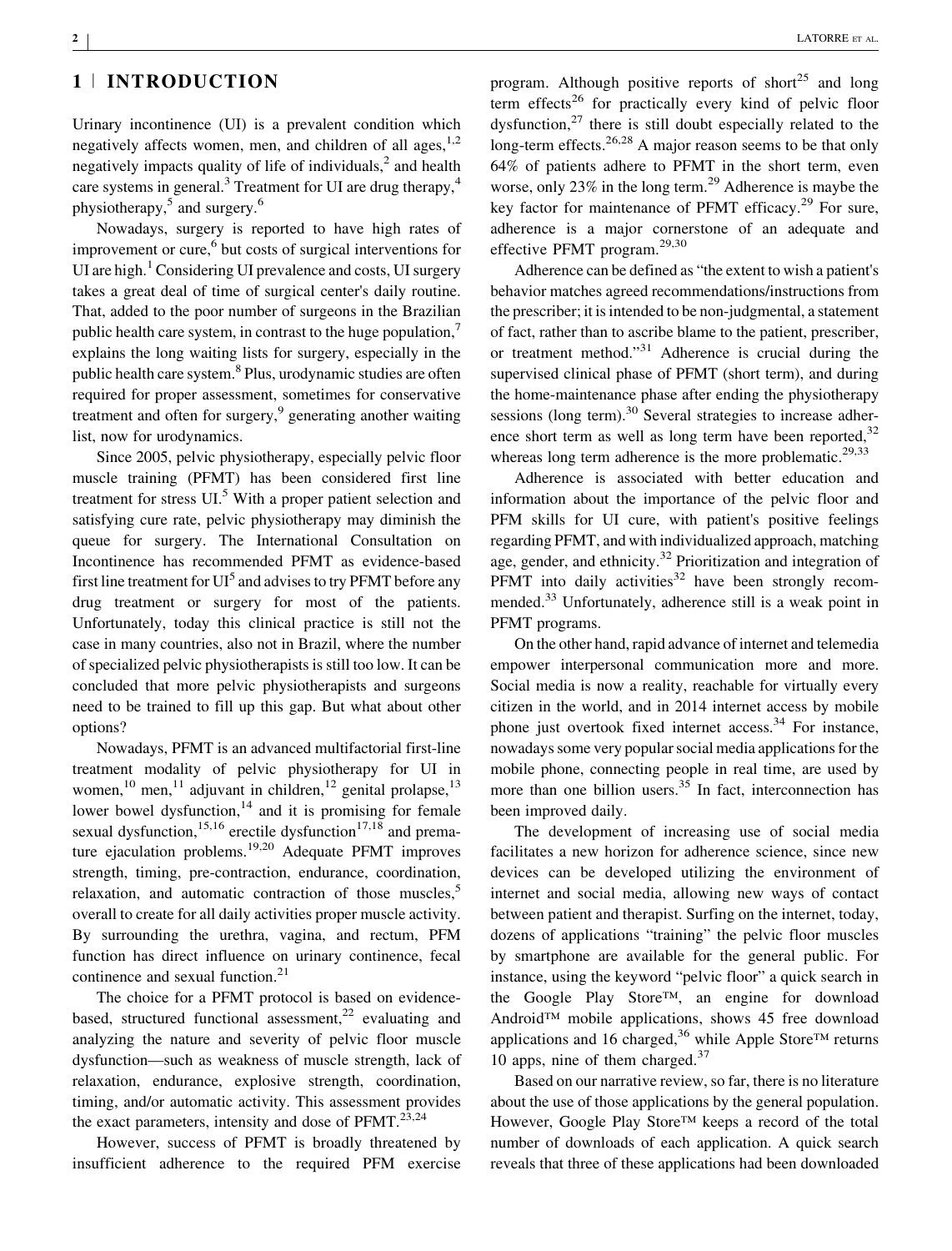more than 100 000 times, 13 of them more than 10 000 times. Only 30 were downloaded less than 1000 times. The mean of downloads by application was nearly 7000, and the total count for all applications exceeds more than half a million downloads, which shows the population's huge interest in mobile phone applications for PFMT. However, no relevant literature related to concepts, methodology, effects, or use of PFMT applications were found.

In most cases, the applications use simple instructions protocols, showing the patient images and/or sounds representing the time to contract and relax the pelvic floor muscles. No real feedback is offered, since there is no physical link between the mobile phone and the patient's body: those applications work in the same way as simple verbal instructions. Moreover, 33% do not specifically train the pelvic floor muscles but are a mix of PFMT with other general gymnastics.

Almost all relevant e-health systems lack evidence related to protocol, content, and procedures are not based on physiological training principles.<sup>5</sup> [For instance, many](#page-15-0) applications did not use MAXIMAL PFM contractions during strength training. Others present endurance training using maximal contractions, violating solid principles of exercise physiology<sup>38</sup> [and the IUGA/ICS validated protocol](#page-16-0) for PFM endurance training.<sup>[5,39](#page-15-0)</sup>

Another issue is the lack of specificity: Often protocols are similar for all patients. Men or women, elderly or young, pregnant, mother or nulliparous: everyone will perform the same training program while each patient population requires different needs of  $PFMT$ <sup>5,39</sup> [Only two applications take](#page-15-0) notice of a referral by a health care professional, but literature shows that one third of women is unable to contract the pelvic floor muscle, $40$  [with often pushing down instead of lifting](#page-16-0) inward the PFM during the contraction.

Considering this whole panorama, a mobile application for PFMT could be useful as option for surgery and urodynamic exams, considering 80% of patients could be cured by physiotherapy. $5$  [But this application should be built](#page-15-0) respecting the modern and validated scheme of physiotherapeutic treatment, already proved to be efficient and effective.<sup>[5](#page-15-0)</sup>

## **2** <sup>|</sup> **AIMS**

In this paper, the aim is to review current mobile applications (mApps) for PFMT adherence, introducing the concept of a new web-based platform for PFMT adherence. This one includes an especially designed website, use of social media, and specific designed mobile application for data collection and communication between the health care provider and the patient, aiming to establish long-term results, reinforcing adherence and motivation.

## **3** <sup>|</sup> **METHODS**

#### **3.1** <sup>|</sup> **Phases of methodological development**

## **3.1.1** <sup>|</sup> **Phase 1: face validity**

What is needed for the optimal mApp for this population. By studying the literature and discussion (focusgroup) with experts related to this.

#### **3.1.2** <sup>|</sup> **Phase 2: content and face validity**

Review of available mApps. Based on that, what should be includes into the optimal mApp and what should not.

## **3.1.3** <sup>|</sup> **Phase 3: construct**

To construct the new mApp taking into consideration content of the tool and working mechanism.

#### **3.1.4** <sup>|</sup> **Phase 4: feasibility and cost-efect**

Testing the mApp in volunteers (feasibility study) and then in target group of patients (feasibility and then cost-effects).

#### **3.1.5** <sup>|</sup> **Phase 5: implementation**

Implementation of results of former studies with iPelvis as mentioned before.

## **3.2** <sup>|</sup> **State of art of mobile applications for PFMT**

To identify and analyze the mobile applications today available for the public, an electronic search leaded by the terms "pelvic floor," "perineum," "pelvic," and "incontinence" was performed on Apple Store™ and google Play Store™. Inclusion criteria were apps which contain exercises for UI or pelvic floor. Exclusion criteria were duplicated apps in the stores. Every app resulting from inclusion/exclusion was downloaded and installed respectively on a mobile Apple iPhone™ 6s or Samsung Galaxy™ s6 systems. Every app was then run, and variables relative to the construct were organized in tables by name, company, presence of micturition diary and/or validated questionnaires to assessment, type of exercise, presence of comic characters to mediate dialog, presence of levels of training, differentiation of groups of patients, need for a professional evaluation before to start the program, presence of daily tips to the health condition, types of stimulus for the training (verbal, image, sound, etc), daily reminders for adherence and need of vaginal probe. Those tables (Table [1](#page-3-0) and Table [2\)](#page-8-0) allowed straight comparison between the apps and the identification of lacks.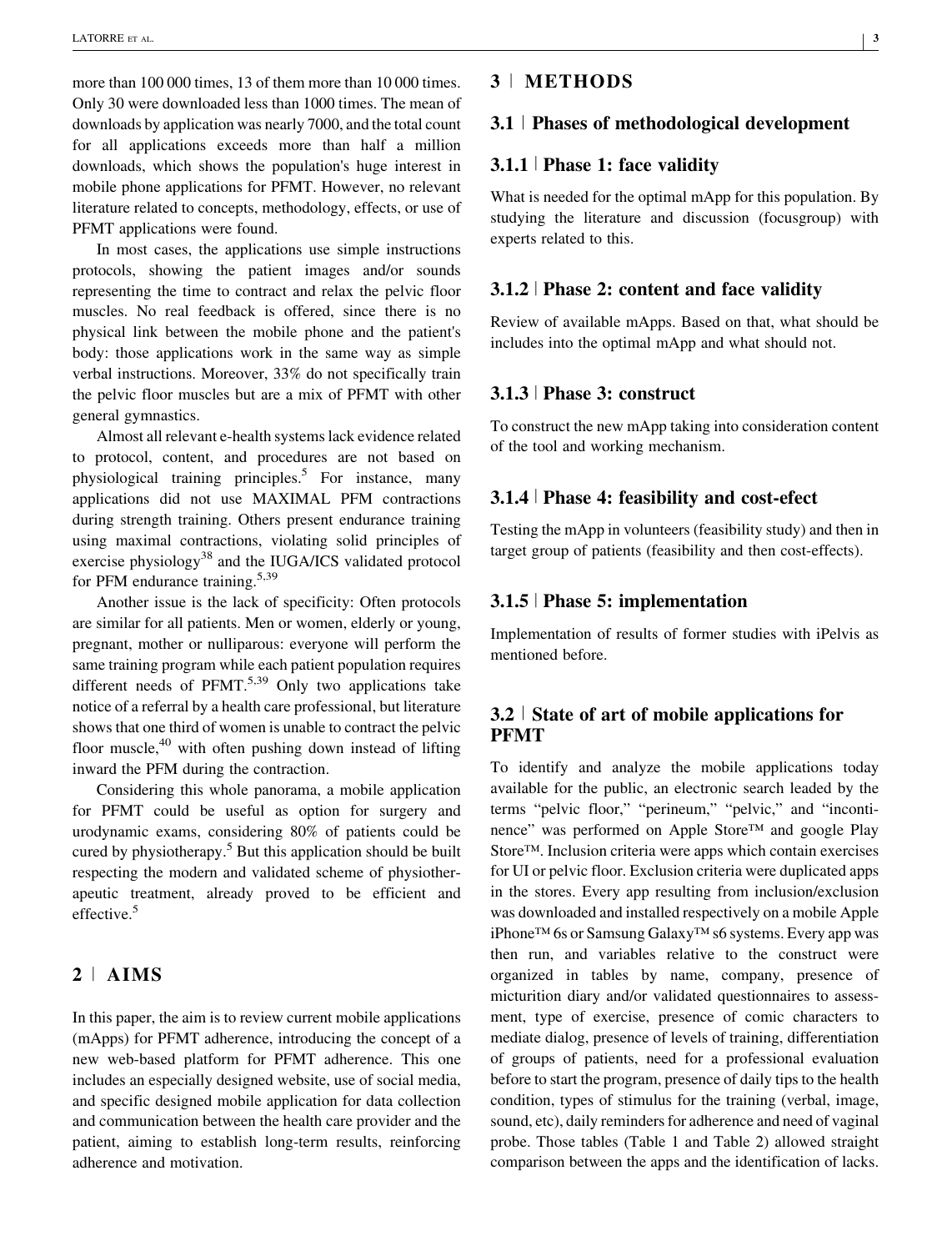<span id="page-3-0"></span>

|                               |                       | Mobile applications for PFMT available on Google Play(TM) Store |                                                 |                     |                                                                             |                                                 |                                |                                         |                |                                     |                  |                |
|-------------------------------|-----------------------|-----------------------------------------------------------------|-------------------------------------------------|---------------------|-----------------------------------------------------------------------------|-------------------------------------------------|--------------------------------|-----------------------------------------|----------------|-------------------------------------|------------------|----------------|
| conditions?<br><b>Differs</b> | Micturition<br>diary? | Questionnaires?                                                 | exercise<br>Type of                             | character?<br>Comic | <b>Different</b><br>levels of<br>training                                   | patients?<br><b>Differs</b>                     | Didatic<br>medias              | professional<br>evaluation?<br>Asks for | Daily<br>tips? | training?<br><b>Stimulus</b><br>for | reminds<br>Daily | Probe          |
| $\mathbf{I}$                  | $\mathbf{I}$          | $\mathbf{I}$                                                    | PFM                                             | $\mathbf{I}$        | $\mathbf{I}$                                                                | Women                                           | $\mathbf{I}$                   | $\mathbf{I}$                            | $\mathbf{r}$   | Image                               | $\mathbf{I}$     | $\mathbf{I}$   |
| $\,$                          | $\mathbf{I}$          | $\mathbf{I}$                                                    | $\ensuremath{\mbox{\sf Assoc}}^*$<br><b>PFM</b> | $\mathbf{I}$        | $\mathbf{I}$                                                                | Women                                           | Text                           | $\mathbf{I}$                            | $\mathbf{I}$   | Image<br>sound<br>verbal            | $\mathbf{I}$     | $\,$           |
| $\mathbf{I}$                  | $\blacksquare$        | $\blacksquare$                                                  | PFM                                             | $\mathbf{I}$        | $\mathbf{I}$                                                                | Women                                           | $\mathbf{I}$                   | $\mathbf{I}$                            | $\blacksquare$ | Image<br>sound                      | $\mathbf{I}$     | $\mathbf{I}$   |
| $\mathbf{I}$                  | $\mathbf{I}$          | $\mathsf I$                                                     | PFM                                             | $\mathbf{I}$        | $\mathbf{I}$                                                                | Women                                           | $\mathbf{I}$                   | $\mathbf{I}$                            | $\mathbf{I}$   | Image<br>sound                      | $\mathbf{I}$     | $\mathbf{I}$   |
| $\mathbf{I}$                  | Yes                   | $\mathbf{I}$                                                    | PFM                                             | $\mathbf{I}$        | $\mathbf{I}$                                                                | Gender                                          | Text                           | $\mathbf{I}$                            | $\mathbf{I}$   | reminder<br>Image<br>sound          | $\mathbf{I}$     | $\mathbf{I}$   |
| $\mathbf I$                   | $\mathbf{I}$          | $\mathbf{I}$                                                    | PFM                                             | $\blacksquare$      | contractions<br>Slow/fast                                                   | Women                                           | Text                           | $\mathbf{I}$                            | Yes            | Image<br>sound                      | $\mathbf{I}$     | $\mathbf{I}$   |
| $\mathbf{r}$                  | $\mathbf{r}$          | $\bar{\mathbf{r}}$                                              | PFM                                             | $\mathbf{I}$        | $\mathbf{r}$                                                                | Women                                           | $\bar{\mathbf{r}}$             | $\mathbf{r}$                            | $\mathbf{r}$   | Image                               | $\mathbf{r}$     | $\mathbf{r}$   |
| $\mathbf{I}$                  |                       | $\mathbf{Yes}$                                                  | PFM                                             | $\mathbf{I}$        | 6 levels                                                                    | Women                                           | $\operatorname{\mathsf{Text}}$ | $\mathbf I$                             | $\mathbf{I}$   | Image                               | $\mathbf{I}$     | $\mathbf{I}$   |
| $\mathbf{I}$                  | $\blacksquare$        | $\mathbf{Yes}$                                                  | General                                         | $\mathbf{I}$        | $\mathbf{I}$                                                                | Women                                           | Text                           | $\mathbf{I}$                            | $\mathbf{I}$   | Image                               | $\mathbf{I}$     | $\blacksquare$ |
| $\,$                          | $\mathbf{I}$          | $\blacksquare$                                                  | PFM                                             | $\blacksquare$      | $\mathbf{Yes}$                                                              | Women                                           | $\blacksquare$                 | $\mathbf{I}$                            | $\blacksquare$ | Image                               | $\blacksquare$   | $\mathbf{I}$   |
| $\blacksquare$                | $\mathbf{I}$          | $\mathbf{I}$                                                    | PFM                                             | J.                  | intermediate<br>advanced<br>Begginer<br>extreme<br>custom                   | Women                                           | $\mathbf{I}$                   | $\mathbf{I}$                            | $\mathbf{I}$   | Image                               | $\mathbf{I}$     | $\mathbf{I}$   |
| $\blacksquare$                | $\mathbf{I}$          | $\blacksquare$                                                  | PFM                                             | $\hat{\mathbf{U}}$  | $\blacksquare$                                                              | menopause<br>prevention<br>Pregnants<br>mothers | Text                           | $\blacksquare$                          | $\blacksquare$ | $\mathbf{I}$                        | Yes              | $\mathbf I$    |
| $\blacksquare$                | $\blacksquare$        | $\blacksquare$                                                  | PFM                                             | $\blacksquare$      | intermediate,<br>(beginner,<br>advanced,<br>programs<br>ongoing,<br>Yes, in | Women                                           | $\operatorname{Text}$          | $\blacksquare$                          | $\,$           | Image<br>sound                      | $\mathbf{I}$     | Pressure       |
|                               |                       |                                                                 |                                                 |                     |                                                                             |                                                 |                                |                                         |                |                                     |                  | (Continues)    |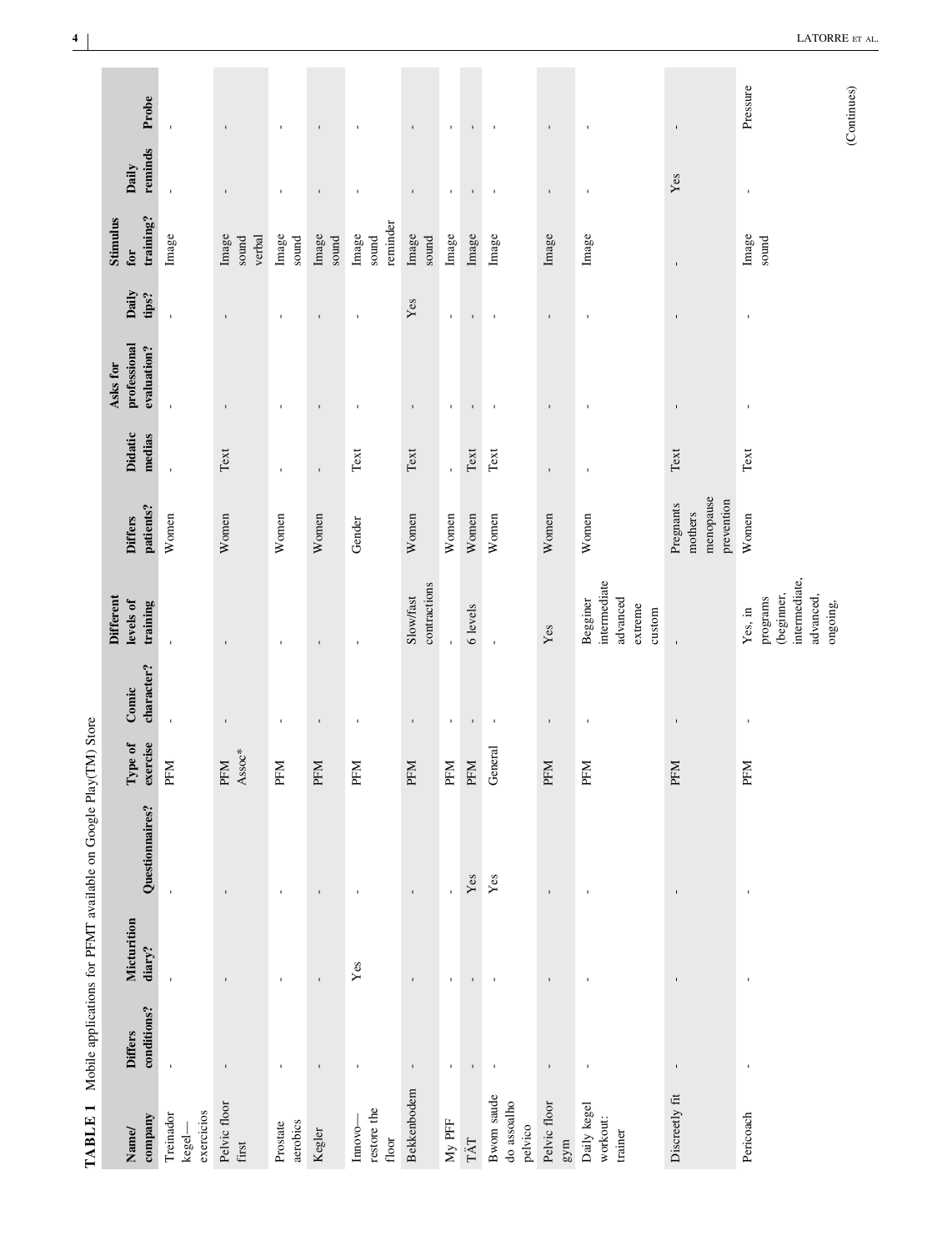| ì |
|---|
|   |
|   |
|   |
|   |
|   |
|   |
| ĺ |
|   |
|   |
|   |
|   |

| Probe                                     |                                                                 | $\mathbf{r}$   | $\mathbf{I}$                     | $\mathbf{I}$                     | $\blacksquare$                                    | $\mathbf{I}$                      | Pressure                                     | <b>EMG</b>     | $\mathbf{I}$                              | $\mathbf{I}$         | Pressure            | $\mathbf{I}$                                                 | (Continues)<br>$\,$ |
|-------------------------------------------|-----------------------------------------------------------------|----------------|----------------------------------|----------------------------------|---------------------------------------------------|-----------------------------------|----------------------------------------------|----------------|-------------------------------------------|----------------------|---------------------|--------------------------------------------------------------|---------------------|
| reminds<br>Daily                          |                                                                 | $\mathbf{r}$   | $\mathbf{I}$                     | $\mathbf I$                      | $\blacksquare$                                    | $\blacksquare$                    | $\mathbf{I}$                                 | $\mathbf I$    | $\mathbf{r}$                              | Yes                  | $\mathbf{I}$        | Yes                                                          | Yes                 |
| training?<br><b>Stimulus</b><br>for       |                                                                 | Image<br>sound | Image<br>sound                   | Text                             | vibration<br>Image                                | Image<br>sound<br>verbal          | Image<br>sound                               | Image<br>sound | Image                                     | Image<br>sound       | Image<br>sound      |                                                              | Sound               |
| Daily<br>tips?                            |                                                                 | $\mathbf{r}$   | $\mathbf{I}$                     | $\mathbf{I}$                     | $\blacksquare$                                    | $\mathbf{I}$                      | ٠                                            | $\mathbf{I}$   | $\mathbf{I}$                              | $\mathbf{I}$         | $\mathbf{I}$        | $\mathbf{Yes}$                                               | $\mathbf{I}$        |
| professional<br>evaluation?<br>Asks for   |                                                                 | $\mathbf{I}$   | J.                               | $\mathbf I$                      | $\overline{1}$                                    | $\blacksquare$                    | $\mathbf{I}$                                 | $\mathbf{I}$   | $\mathbf{I}$                              | $\mathbf{I}$         | $\mathbf{I}$        | $\blacksquare$                                               | $\mathbf I$         |
| <b>Didatic</b><br>medias                  |                                                                 | $\mathbf I$    | $\mathbf{I}$                     | Text                             | Text                                              | Video                             | Text                                         | $\blacksquare$ | Text                                      | Text                 | Text                | Text                                                         | Text                |
| patients?<br><b>Differs</b>               |                                                                 | Women          | Women                            | Women                            | Women                                             | Women                             | Women                                        | Women          | Women<br>Men                              | Women                | Women               | Women                                                        | Women               |
| <b>Different</b><br>levels of<br>training | free exercise)<br>$(1,2,3$ e test)<br>and levels<br>quick flex, | $\mathbf{I}$   | $\mathbf{I}$                     | $\mathbf I$                      | Yes                                               | $\blacksquare$                    | J.                                           | $\mathbf{I}$   | $\mathbf{I}$                              | $\mathbf I$          | Yes, have<br>levels | repetições e<br>numeros de<br>diferentes<br>segundos<br>Yes, | Yes, have           |
| character?<br>Comic                       |                                                                 | $\blacksquare$ | $\blacksquare$                   | $\mathbf I$                      | ı                                                 | $\mathbf{Yes}$                    | $\blacksquare$                               | $\mathbf{I}$   | $\blacksquare$                            | $\mathbf{I}$         | $\mathbf{I}$        | $\blacksquare$                                               | $\blacksquare$      |
| exercise<br>Type of                       |                                                                 | PFM            | General                          | PFM                              | PFM                                               | PFM                               | PFM                                          | PFM            | General                                   | PFM                  | PFM                 | PFM                                                          | PFM                 |
| Questionnaires?                           |                                                                 | $\mathbf{I}$   | $\mathbf{I}$                     | $\mathbf{I}$                     | $\blacksquare$                                    | $\blacksquare$                    | $\blacksquare$                               | $\mathbf I$    | $\blacksquare$                            | $\mathbf{I}$         | $\mathbf{I}$        | $\blacksquare$                                               | $\blacksquare$      |
| Micturition<br>diary?                     |                                                                 | $\mathbf{I}$   | J.                               | $\blacksquare$                   | $\blacksquare$                                    |                                   |                                              | $\blacksquare$ | $\blacksquare$                            | $\mathbf{I}$         | $\mathbf{I}$        | Yes                                                          | $\mathbf{I}$        |
| conditions?<br><b>Differs</b>             |                                                                 | $\blacksquare$ | $\mathbf{I}$                     | $\mathbf I$                      | $\mathbf{I}$                                      |                                   | $\blacksquare$                               | $\mathbf{I}$   | $\blacksquare$                            | $\blacksquare$       | $\mathbf{I}$        | $\mathbf{I}$                                                 | J.                  |
| company<br>Name/                          |                                                                 | Kegel coach    | Exercicio<br>treinador<br>kegel- | pelvic floor<br>Pregnacy<br>plan | incontinência<br>Perda de<br>urinaria<br>urina, a | Women up<br>released)<br>(not yet | Pelvic muscle<br><b>XFT0010</b><br>training- | Fit & firm     | Ejercicios de<br>kegel (vem<br>com virus) | Prostate<br>aerobics | Airbee              | bladder: diary<br>& kegel<br>Healthy                         | Kegel               |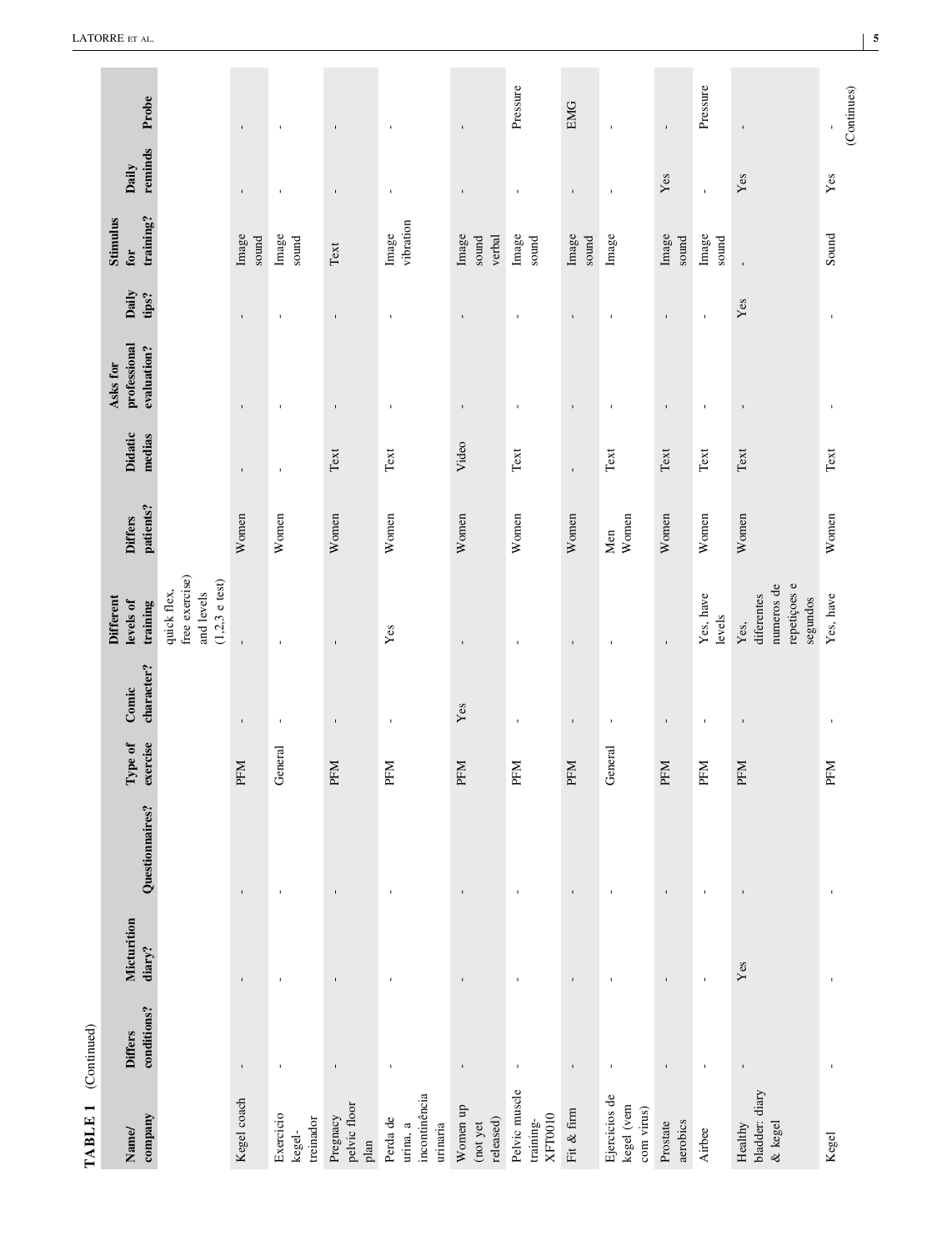| ١ |
|---|
|   |

 $\overline{a}$ 

| Probe                                     |           | Pressure                 | $\mathbf{I}$                                     | $\mathbf{I}$          | $\mathbf{I}$                            | $\mathbf{I}$         | $\blacksquare$                    | Pressure                              | Pressure              | $\mathbf{I}$          | Pressure                      | Pressure       | Pressure              | $\blacksquare$ | Pressure       | $\mathbf{I}$   | (Continues)<br>$\blacksquare$ |
|-------------------------------------------|-----------|--------------------------|--------------------------------------------------|-----------------------|-----------------------------------------|----------------------|-----------------------------------|---------------------------------------|-----------------------|-----------------------|-------------------------------|----------------|-----------------------|----------------|----------------|----------------|-------------------------------|
| reminds<br>Daily                          |           | Yes                      | $\mathbf{I}$                                     | $\mathbf{I}$          | Yes                                     | $\mathbf{I}$         | J,                                | $\mathbf{I}$                          | $\mathbf{I}$          | ï                     | Yes                           | $\mathbf{I}$   | Yes                   | $\blacksquare$ | $\mathbf{I}$   | $\mathbf{r}$   | Yes                           |
| training?<br><b>Stimulus</b><br>for       | image     | Sound<br>image<br>verbal | Vibration<br>image                               | ı.                    | Verbal<br>image                         | $\blacksquare$       | f,                                | vibration<br>Image<br>verbal<br>sound | Image<br>sound        | Image                 | Image<br>$\mathop{\rm sound}$ | Image<br>sound | Image<br>sound        | Image<br>sound | Image<br>sound | Image          | Image<br>sound                |
| Daily<br>tips?                            |           | $\blacksquare$           | Yes                                              | ı.                    | $\mathbf{I}$                            | $\mathbf{I}$         | $\mathbf{I}$                      | ı.                                    | $\mathbf{I}$          | $\mathbf{I}$          | $Y$ es                        | $\mathbf{I}$   | $\,$                  |                |                | $\blacksquare$ | $\blacksquare$                |
| professional<br>evaluation?<br>Asks for   |           | Yes                      | $\mathbf{I}$                                     | $\mathbf{I}$          | $\mathbf{I}$                            | $\mathbf{I}$         | $\mathbf{I}$                      | $\mathbf{I}$                          | $\mathbf{I}$          | $\mathbf{I}$          | $Y$ es                        | $\mathbf{I}$   | $\blacksquare$        |                |                | $\mathbf I$    |                               |
| Didatic<br>medias                         |           | Text                     | Text                                             | $\operatorname{Text}$ | Video<br>$\operatorname{\mathsf{Text}}$ | Text                 | Text                              | Text                                  | $\operatorname{Text}$ | $\operatorname{Text}$ | Text                          | Text           | $\operatorname{Text}$ | Text           |                | $\mathbf I$    | $\overline{\phantom{a}}$      |
| patients?<br><b>Differs</b>               |           | Women                    | Women                                            | Pregnancy             | Women                                   | Man                  | Pregnacy                          | Women                                 | Women                 | Women                 | Women                         | Women          | Women                 | Women          | Women          | Women          | Women                         |
| <b>Different</b><br>levels of<br>training | levels    | Yes, have<br>levels      | intermdiario<br>iniciante,<br>e senior<br>Yes,   | $\mathbf{I}$          | Yes, treinos<br>de 5, 10,<br>$15$ min   | $\blacksquare$       | $\mathbf{I}$                      | Yes, levels                           | Yes, levels           |                       | Yes, levels                   | Yes, nivels    | Yes, levels           | Yes, levels    |                | $\mathbf{r}$   | Yes                           |
| character?<br>Comic                       |           | Yes                      | $\mathbf{I}$                                     | $\blacksquare$        | $\blacksquare$                          | $\blacksquare$       | $\blacksquare$                    | $\mathbf{I}$                          | $\mathbf{I}$          | $\blacksquare$        | Yes                           | $\blacksquare$ | $\,$                  | $\blacksquare$ | $\mathbf{I}$   | $\blacksquare$ | $\blacksquare$                |
| exercise<br>Type of                       |           | PFM                      | PFM                                              | General               | PFM                                     | General              | General                           | PFM                                   | PFM                   | General               | PFM                           | PFM            | PFM                   | PFM            | PFM            | PFM            | PFM                           |
| Questionnaires?                           |           | ı                        |                                                  | $\mathbf{I}$          | $\mathbf{I}$                            | $\mathbf{I}$         | $\mathbf{I}$                      | $\mathbf{I}$                          | ٠                     | $\mathbf{I}$          | $\,$                          |                |                       | $\mathbf{I}$   |                | $\mathbf{I}$   | $\blacksquare$                |
| Micturition<br>diary?                     |           |                          |                                                  | $\mathbf{I}$          | $\mathbf{Yes}$                          | $\mathbf{I}$         | J.                                | ı                                     |                       | $\mathbf{I}$          | $\,$                          |                | Yes                   | ı              |                | $\blacksquare$ | J.                            |
| conditions?<br><b>Differs</b>             |           | ı                        | J.                                               | $\blacksquare$        | $\mathbf{I}$                            | $\blacksquare$       | $\mathbf{I}$                      | $\mathbf{I}$                          |                       | $\blacksquare$        | $\blacksquare$                |                | J,                    | $\blacksquare$ | $\mathbf{I}$   | $\mathbf{I}$   | $\mathbf{Yes}$                |
| company<br>Name/                          | aerobicsl | Birdi kegel<br>trainer   | incotinencia<br>Perda de<br>urinaria<br>urina, a | Pregnancy<br>exercise | restore the<br>Imovo-<br>floor          | Yoga for<br>prostate | Embarazo<br>ejercicios<br>dieta y | Kegel mate                            | Elvie                 | Physiotec             | Pelvicfly                     | Enna           | Carin exercise        | Candy          | Kgoal-Beta     | <b>KEGELT</b>  | Tasl-art and<br>science of    |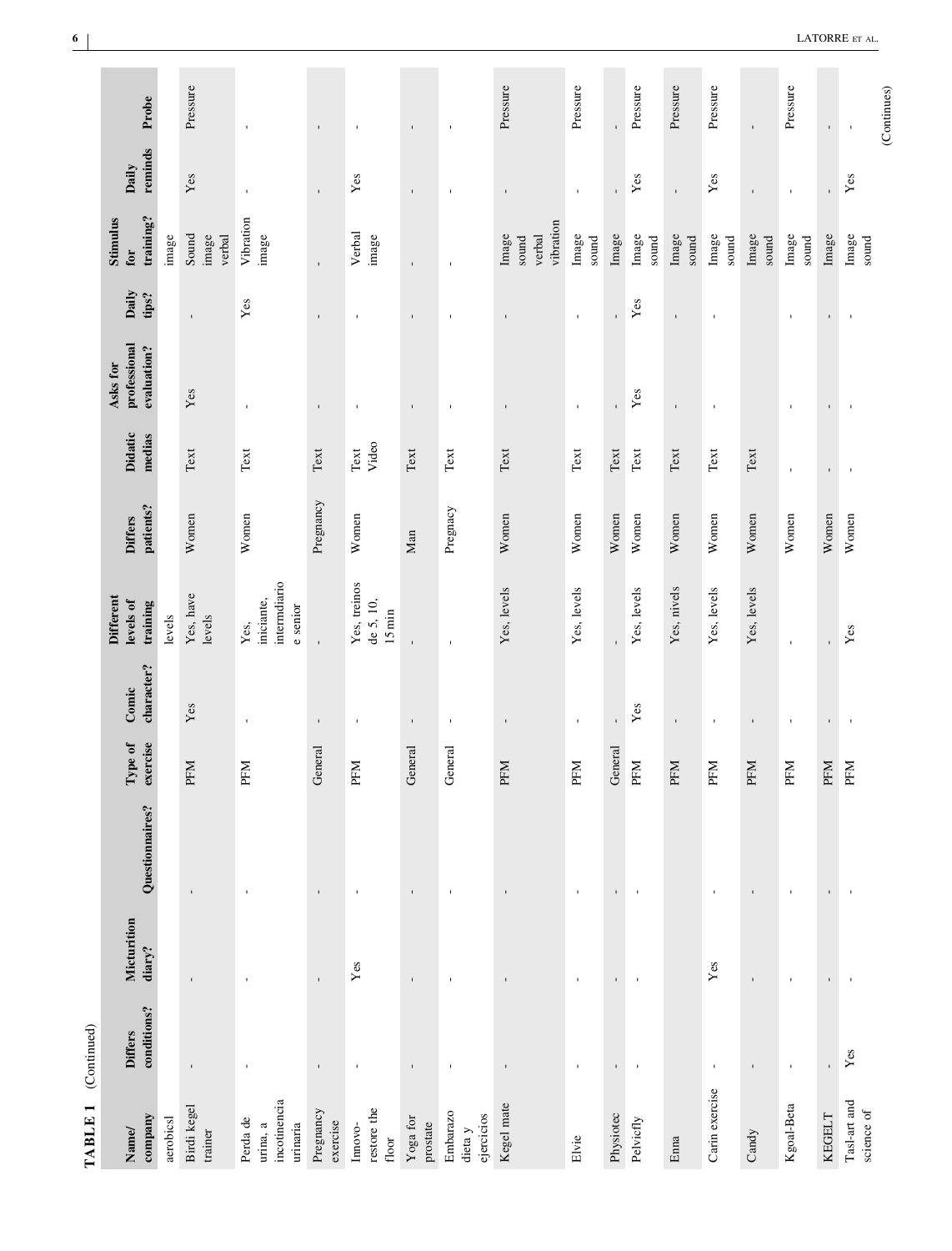| Name/                                  | <b>Differs</b> | Micturition    |                 | Type of    | Comic          | <b>Different</b><br>levels of          | <b>Differs</b> | Didatic                        | professional<br>Asks for | Daily        | <b>Stimulus</b><br>for      | Daily          |                             |
|----------------------------------------|----------------|----------------|-----------------|------------|----------------|----------------------------------------|----------------|--------------------------------|--------------------------|--------------|-----------------------------|----------------|-----------------------------|
| company                                | conditions?    | diary?         | Questionnaires? | exercise   | character?     | training                               | patients?      | medias                         | evaluation?              | tips?        | training?                   | reminds        | Probe                       |
| love                                   |                |                |                 |            |                |                                        |                |                                |                          |              |                             |                |                             |
| exercise diy<br>Kegel                  | $\mathbf{I}$   |                | $\mathbf{r}$    | PFM        | $\mathbf{I}$   | $\mathbf{I}$                           | Women          | Text-                          | $\mathbf{I}$             | $\mathbf{I}$ |                             |                | $\mathbf{I}$                |
| Iball                                  | $\mathbf{I}$   | ×              | Yes             | <b>PFM</b> | Yes            | Yes, levels                            | Women          | Text                           | $\mathbf I$              |              | Image<br>sound              | $\mathbf{r}$   | Pressure                    |
| bladder: diary<br>and kegel<br>Healthy | $\mathbf{I}$   | $\mathbf{I}$   | $\mathbf{r}$    | PFM        | ï              | ï                                      | Women          | Text                           | $\blacksquare$           | $\mathbf{r}$ | Image<br>sound              | Yes            | $\mathbf{I}$                |
| Kegel master                           | $\blacksquare$ | $\mathbf{I}$   | $\mathbf{I}$    | PFM        | women<br>Men   | $\mathbf{I}$                           | Women          | Text                           | $\mathbf{I}$             | $\mathbf{I}$ | Image                       | $\mathbf{r}$   | $\blacksquare$              |
| Magic kegel                            | $\mathbf{Yes}$ | $\mathbf{I}$   | $\mathbf{I}$    | PFM        | Yes            | middle, high,<br>Yes, entry,<br>master | Women          | Text                           | $\blacksquare$           | $\mathbf{I}$ | Image<br>verbal<br>sound    | Yes            | Pressure                    |
| Prenatal yoga<br>pilates kristin       | $\mathbf{r}$   | $\mathbf{I}$   | $\mathbf{I}$    | General    | $\mathbf I$    |                                        | Women          | Text                           | $\blacksquare$           | $\mathbf{I}$ | Image<br>sound              | $\blacksquare$ | $\mathbf{I}$                |
| Vive!                                  | Yes            | $\blacksquare$ |                 | PFM        | $\mathbf{I}$   |                                        | Women          | Text                           | $\mathbf{I}$             | $\mathbf{I}$ | vibration<br>Image<br>sound | $\mathbf{I}$   | $\mathbf{I}$                |
| Entrenador de<br>ejercicios<br>kegel   | $\blacksquare$ | $\mathbf{I}$   | $\mathbf{I}$    | PFM        | $\mathbf{I}$   | $\mathbf{I}$                           | Women          | Text                           | $\mathbf{I}$             | $\mathbf{I}$ | Image<br>sound              | $\mathbf{I}$   | $\mathbf{I}$                |
| NHS pelciv<br>floor app<br>Squeezy:    | $\mathbf{I}$   | $\mathbf{I}$   | $\mathbf{I}$    | PFM        | $\blacksquare$ | Yes, quick,<br>repetitions<br>slow,    | Women          | Text                           | $\mathbf{I}$             | $\mathbf{I}$ | vibration<br>sound<br>Image | Yes            | $\mathbf{I}$                |
| Sqeeze men:<br>nhs pelvic<br>floor     | $\blacksquare$ | J.             | J.              | PFM        | $\,$           | Yes, quick,<br>repetitions<br>slow,    | Women          | Text                           | $\mathbf{I}$             | J.           | vibration<br>Image<br>sound | Yes            | $\mathbf{I}$                |
| Pelvic floor<br>training               | $\mathbf{I}$   | $\blacksquare$ | $\mathbf{I}$    | General    | $\mathbf I$    | $\mathbf{I}$                           | Women          | $\operatorname{Text}$          | $\mathbf{I}$             | $\mathbf{I}$ | $\mathbf{I}$                | $\mathbf{I}$   | $\mathbf{I}$                |
| exercises**<br>Pregnancy<br>postnatal  | $\blacksquare$ | J.             | J.              | General    | $\blacksquare$ |                                        | Women          | Text                           | $\mathbf{I}$             | $\mathbf{I}$ | Image                       | $\mathbf{I}$   | $\blacksquare$              |
| Entrenador<br>kegel pro                | $\mathbf{I}$   | $\mathbf{I}$   | $\mathbf{I}$    | PFM        | $\mathbf{I}$   | $\mathbf{I}$                           | Women          | $\operatorname{\mathsf{Text}}$ | $\mathbf{I}$             | $\mathbf{I}$ | Image<br>sound              | $\mathbf{r}$   | $\blacksquare$              |
| Kniiip                                 | $\blacksquare$ | $\blacksquare$ | $\blacksquare$  | PFM        | $\blacksquare$ | $\mathbf{I}$                           | Women          | Text                           | $\blacksquare$           | $\mathbf{I}$ | Image<br>sound              | Yes            | (Continues)<br>$\mathbf{I}$ |
|                                        |                |                |                 |            |                |                                        |                |                                |                          |              |                             |                |                             |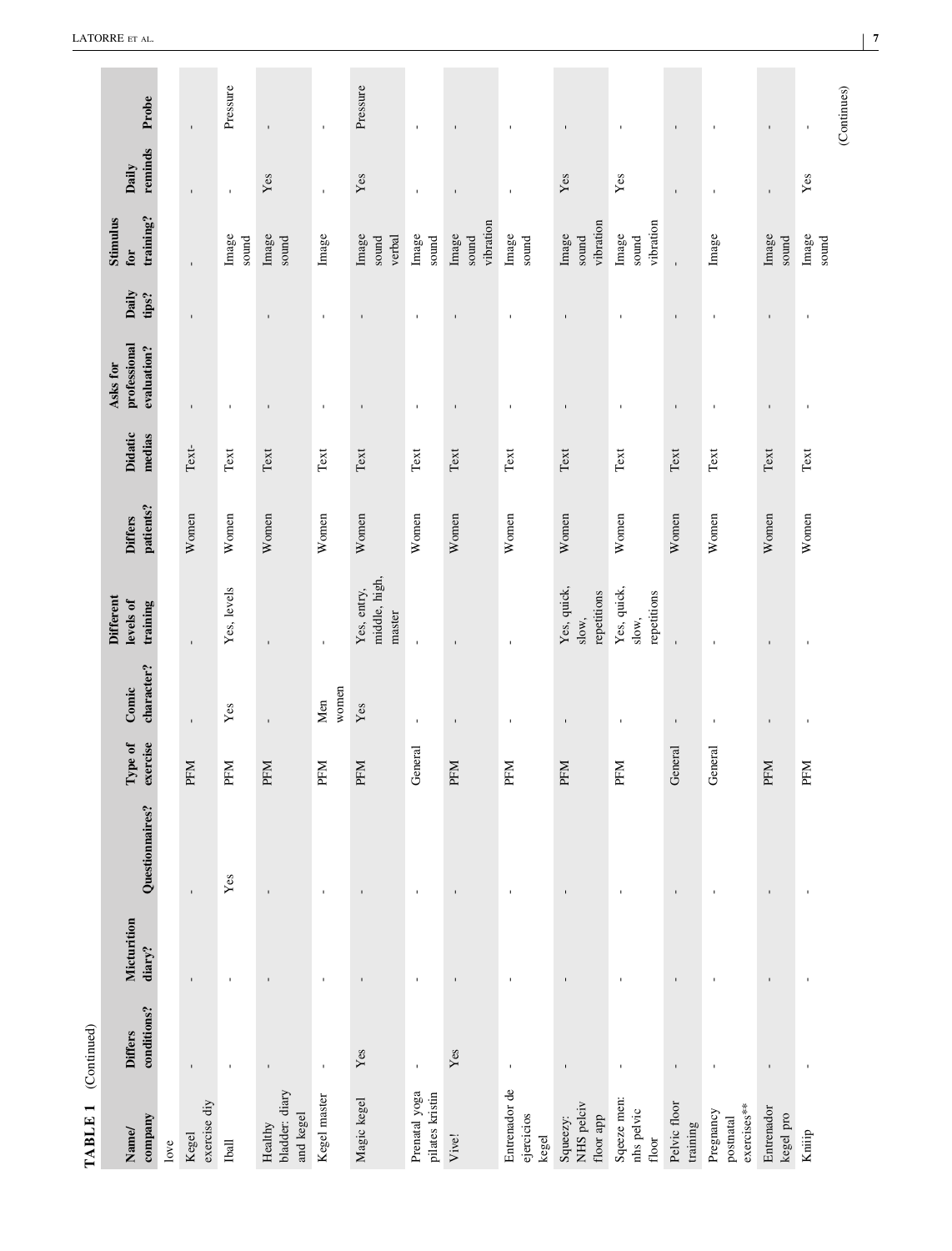| ٦           |  |
|-------------|--|
| ŗ<br>í<br>è |  |
| ≺<br>⊢      |  |

| $\mathbf{I}$ |
|--------------|
|              |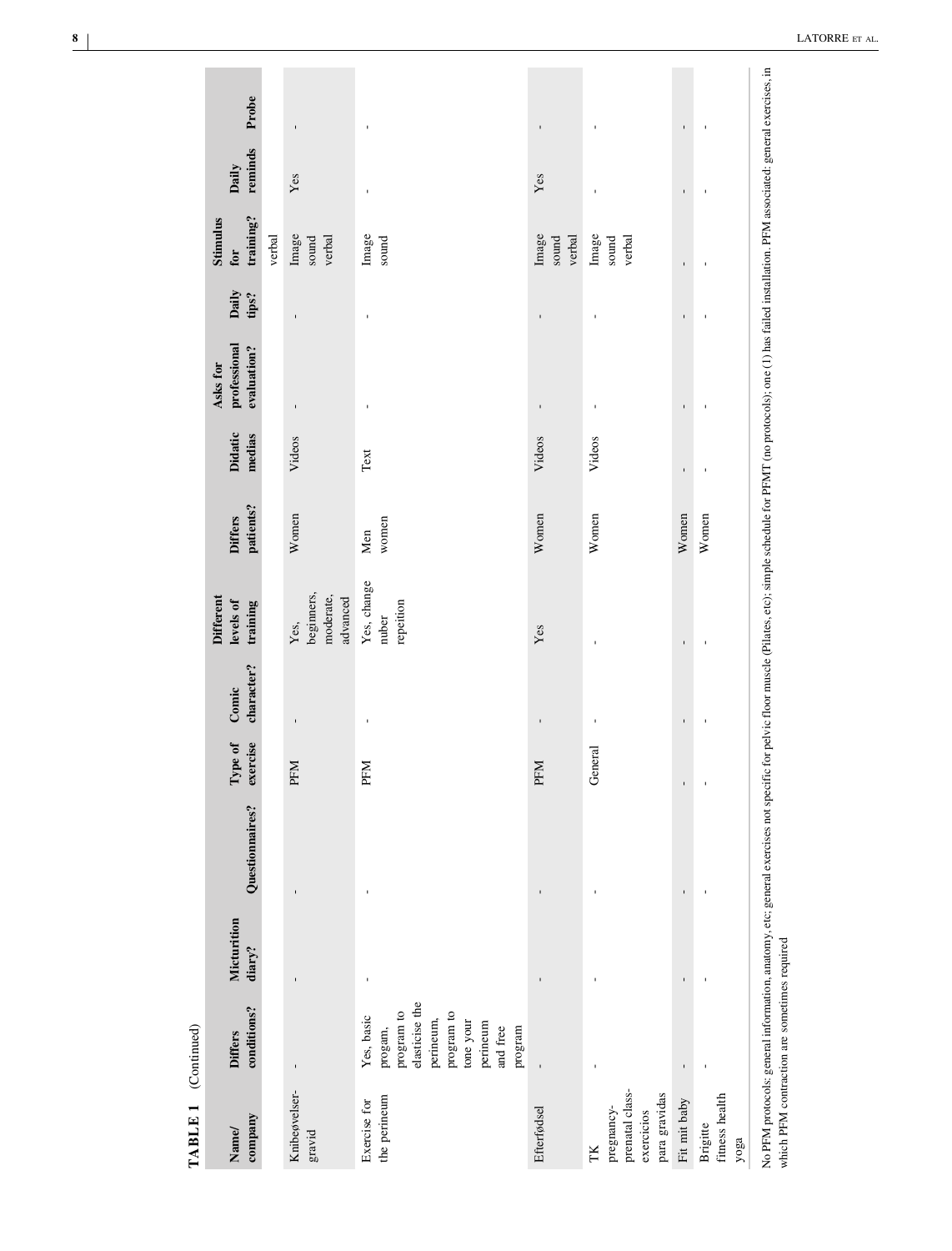<span id="page-8-0"></span>

| company<br>Name                                           | conditions?<br><b>Differs</b> | Micturition<br>diary? | Questionnaires? | exercise<br>Type of | character?<br>Comic      | Different levels<br>of training                                                                                                            | patients?<br><b>Differs</b> | Didatic<br>medias              | professional<br>evaluation?<br>Asks for | Daily<br>tips? | training?<br>Stimulus<br>for          | reminds<br>Daily | Probe             |
|-----------------------------------------------------------|-------------------------------|-----------------------|-----------------|---------------------|--------------------------|--------------------------------------------------------------------------------------------------------------------------------------------|-----------------------------|--------------------------------|-----------------------------------------|----------------|---------------------------------------|------------------|-------------------|
| floor exercise<br>Kegel-pelvic<br>trainer                 | $\mathbf{r}$                  | $\mathbf{I}$          | $\mathbf{I}$    | PFM                 | $\blacksquare$           | Yes, quick and<br>slow                                                                                                                     | Women                       | $\mathbf{r}$                   | $\mathbf{I}$                            | $\mathbf{I}$   | Image<br>Sound                        | $\mathbf{Yes}$   | $\blacksquare$    |
| pelvic floor<br>Pregnacy<br>plan **                       | $\mathbf{I}$                  | $\mathbf{I}$          | $\mathbf{I}$    | <b>PFM</b>          | $\,$                     | $\mathbf{I}$                                                                                                                               | Women                       | $\operatorname{\mathsf{Text}}$ | $\mathbf{I}$                            | $\mathbf{I}$   | $\operatorname{\mathsf{Text}}$        | $\mathbf{I}$     | $\mathbf{I}$      |
| Bwom-saude<br>exercicios so<br>solo pelvico<br>intima $e$ | $\mathbf{Yes}$                |                       | $\mathbf{Yes}$  | <b>PFM</b>          | $\overline{\phantom{a}}$ | Yes                                                                                                                                        | Women                       | Video                          | $\blacksquare$                          | J.             | Image<br>verbal<br>sound              | $\blacksquare$   | $\blacksquare$    |
| baekkenbund**<br>Knibeøvelser-<br>traen din               | $\blacksquare$                | $\mathbf{I}$          | $\mathbf{I}$    | PFM                 | $\mathbf{I}$             | Yes, beginners,<br>moderate,<br>advanced                                                                                                   | Women                       | Videos                         | $\blacksquare$                          | $\mathbf I$    | Image<br>verbal<br>sound              | Yes              | $\mathbf{I}$      |
| Efterfødsel **                                            | $\mathbf{I}$                  | $\mathbf{I}$          |                 | PFM                 | $\mathbf{I}$             | Yes                                                                                                                                        | Women                       | Videos                         | $\mathbf{I}$                            | $\mathbf{I}$   | Image<br>verbal<br>sound              | Yes              | $\mathbf{I}$      |
| Mykegel-kegel<br>exercises and<br>pelvic floor<br>trainer | $\mathbf I$                   |                       | $\mathbf{I}$    | <b>PFM</b>          | $\blacksquare$           | Yes, levels                                                                                                                                | Women                       | $\operatorname{Text}$          | $\blacksquare$                          | $\mathbf{I}$   | vibration<br>Image<br>verbal<br>sound | ${\it Yes}$      | $\mathbf{I}$      |
| kegel exercise<br>Candy-the<br>intelligent<br>trainer     | $\mathbf{I}$                  | $\blacksquare$        | $\mathbf{I}$    | PFM                 | $\blacksquare$           | Yes, levels                                                                                                                                | Women                       | $\operatorname{\mathsf{Text}}$ |                                         |                | Image<br>sound                        | $\blacksquare$   | $\mathbf{I}$      |
| Kgoal                                                     | $\mathbf{I}$                  | $\mathbf{I}$          | $\mathbf{I}$    | <b>PFM</b>          | $\mathbf I$              | $\mathbf{I}$                                                                                                                               | Women                       | $\mathbf{I}$                   | $\mathbf{I}$                            | $\mathbf{I}$   | Image<br>sound                        | $\mathbf I$      | Pressure          |
| Keleger                                                   | $\blacksquare$                | $\blacksquare$        | $\mathbf{Yes}$  | PFM                 | $\blacksquare$           | $\blacksquare$                                                                                                                             | Women                       | $\operatorname{\mathsf{Text}}$ | $\blacksquare$                          | Ţ              | Image<br>sound                        | $\blacksquare$   | Pressure          |
| Pericoach**                                               | $\mathbf{I}$                  | $\mathbf{I}$          | $\mathbf{I}$    | <b>PFM</b>          | $\mathbf I$              | Yes, in programs<br>ongoing, quick<br>levels (1,2,3 e-<br>exercise) and<br>intermediate,<br>(beginner,<br>advanced,<br>flex, free<br>test) | Women                       | $_{\rm Text}$                  | $\mathbf{I}$                            | $\mathbf{I}$   | Image<br>sound                        | $\blacksquare$   | Pressure          |
| Maple                                                     | Yes                           | $\blacksquare$        | $\mathbf{r}$    | PFM                 | $\mathbf{I}$             | $\mathbf{I}$                                                                                                                               | Women                       | $\operatorname{\mathsf{Text}}$ | $\mathbf{r}$                            | J.             | Image                                 | $\mathbf{I}$     | Eletrostimulation |
| Stamina-longer                                            | $\mathbf{r}$                  |                       | $\mathbf{I}$    | <b>PFM</b>          | $\mathbf{I}$             |                                                                                                                                            | Men                         | $_{\rm Text}$                  | $\mathbf{I}$                            | $\bar{\Gamma}$ | Image                                 | $\mathbf{I}$     |                   |
|                                                           |                               |                       |                 |                     |                          |                                                                                                                                            |                             |                                |                                         |                |                                       |                  |                   |

 $\sim$ 

TABLE 2 Mobile applications for PFMT available on Apple(TM) Store **TABLE 2** Mobile applications for PFMT available on Apple(TM) Store

 $\overline{a}$ 

÷

 $(Continuous)$ (Continues)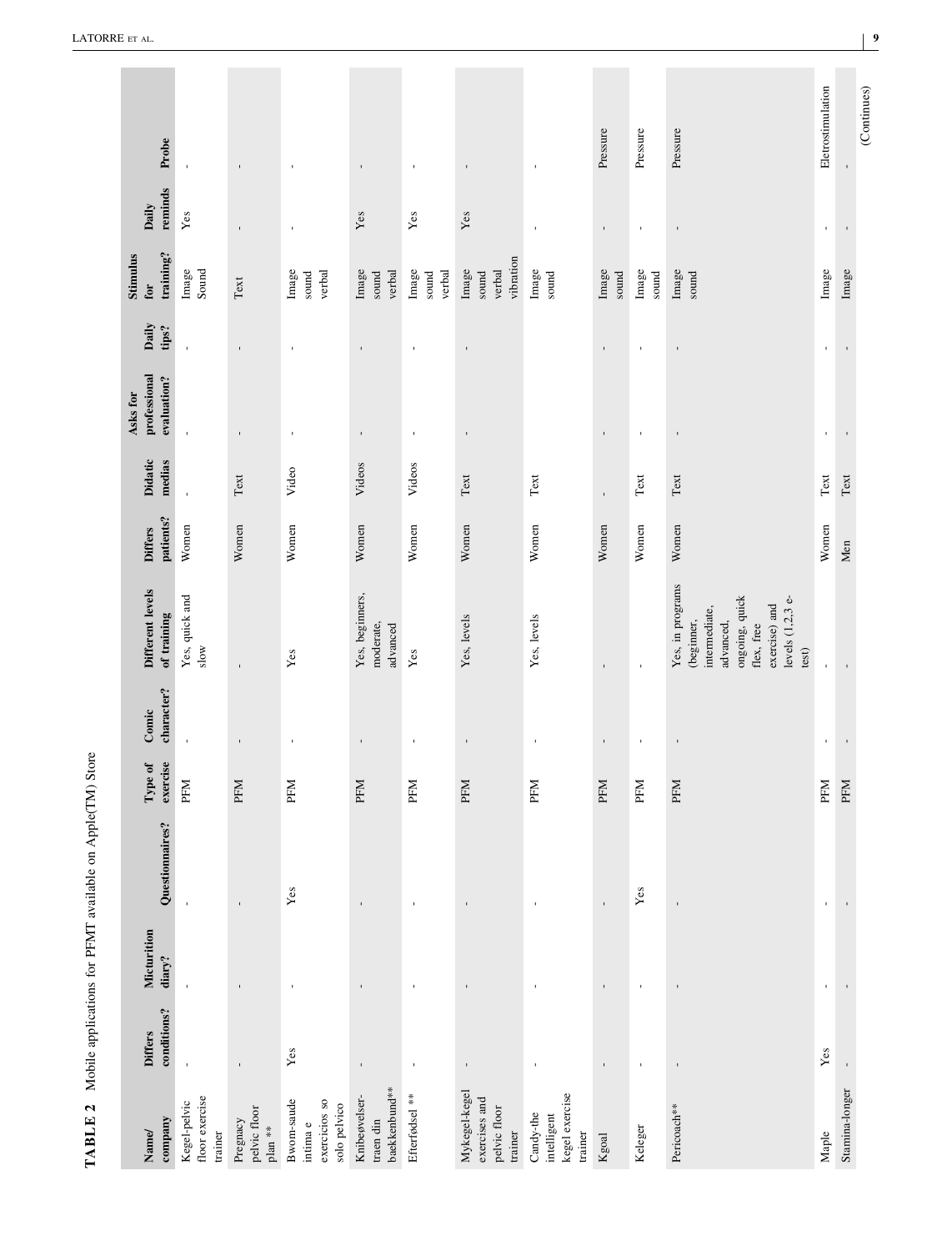| €                               |
|---------------------------------|
| í.                              |
|                                 |
|                                 |
| $\ddot{\phantom{0}}$<br>а<br>i. |

| Probe<br>reminds<br>Daily<br>training?<br>Stimulus<br>${\bf for}$<br>Daily<br>tips?<br>professional<br>evaluation?<br>Asks for<br><b>Didatic</b><br>medias<br>patients?<br><b>Differs</b><br>Different levels<br>of training<br>character? |                                         | Yes<br>vibration<br>Image<br>sound<br>voice<br>Text<br>Yes, medium,<br>high, low | ï<br>ı<br>Image<br>sound<br>verbal<br>ï<br>$\operatorname{\mathsf{Text}}$<br>Women | Image<br>sound<br>verbal<br>Text<br>Women                   | ï<br>ı<br>Sound<br>verbal<br>ı<br>Text<br>Women                            |
|--------------------------------------------------------------------------------------------------------------------------------------------------------------------------------------------------------------------------------------------|-----------------------------------------|----------------------------------------------------------------------------------|------------------------------------------------------------------------------------|-------------------------------------------------------------|----------------------------------------------------------------------------|
| ${\bf Conic}$<br>exercise<br>lype of                                                                                                                                                                                                       |                                         | <b>PFM</b>                                                                       | <b>PFM</b>                                                                         | <b>PFM</b>                                                  | <b>PFM</b>                                                                 |
| Questionnaires?                                                                                                                                                                                                                            |                                         |                                                                                  |                                                                                    |                                                             |                                                                            |
| Micturition<br>diary?                                                                                                                                                                                                                      |                                         |                                                                                  |                                                                                    |                                                             |                                                                            |
| conditions?<br><b>Differs</b>                                                                                                                                                                                                              |                                         |                                                                                  |                                                                                    |                                                             |                                                                            |
| company<br>Name/                                                                                                                                                                                                                           | lasting sex<br>kegel trainer<br>for men | Kegeline-kegel<br>timer                                                          | pavimento<br>pelvico tips-<br>mulher do<br>Saude da<br>proteger                    | Como proteger<br>e restaurar seu<br>pavimento pé<br>guia do | Como proteger<br>e restaurar a<br>pelvica: saude<br>sua regiao<br>feminina |

 $\overline{\phantom{a}}$ 

×

No PFM protocols: general information, anatomy, etc; general exercises not specific for pelvic for pelvic floor muscle (Pilates, etc); simple schedule for PFMT (no protocols); one (1) has failed installation. PFM associate which PFM contraction are sometimes required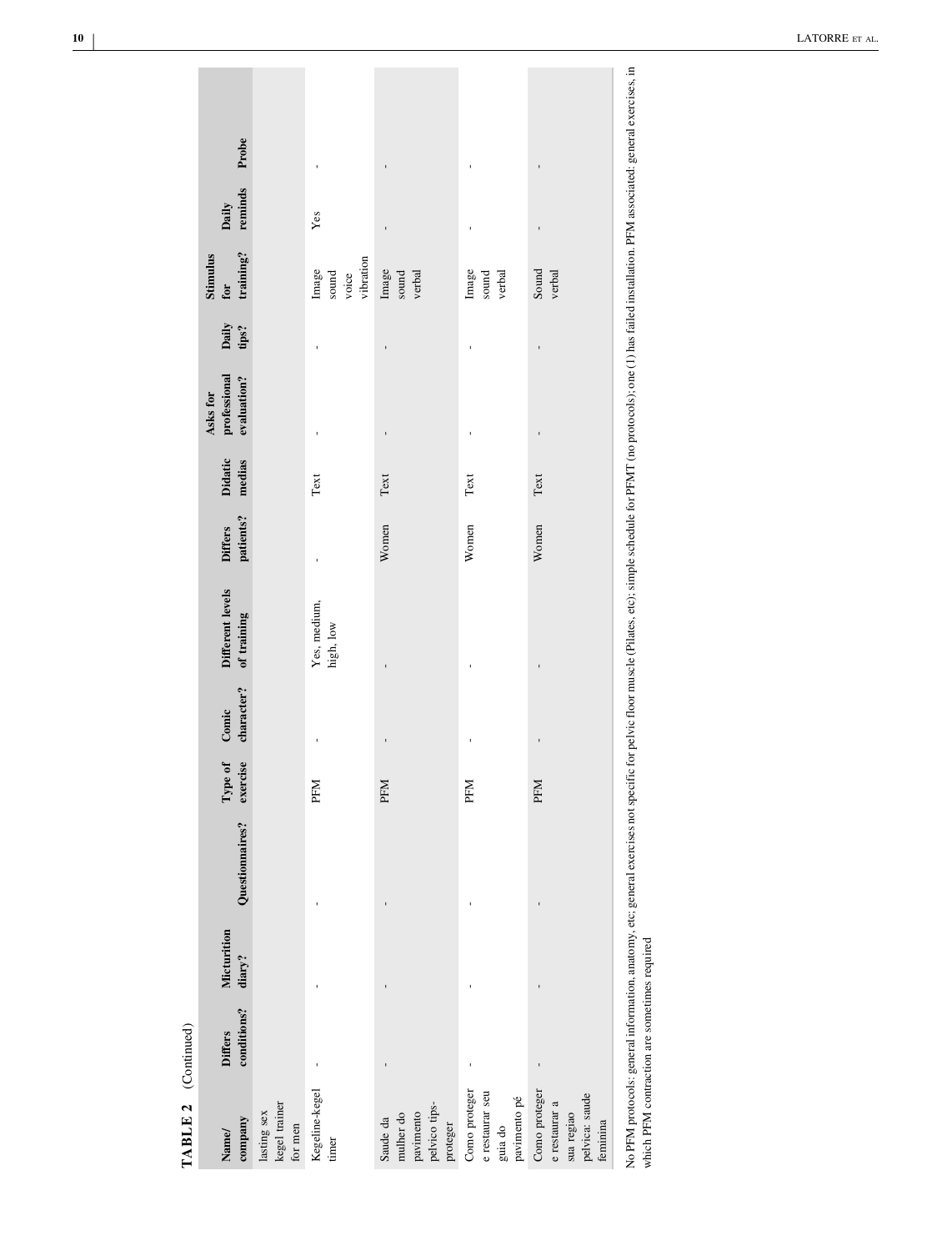## **3.3** <sup>|</sup> **Adherence theories and models**

Nowadays, twelve theories or models related to behavioral changes and PFMT adherence Table [1](#page-3-0) can be identified: health belief model, theory of planned behavior, social cognitive theory, trans-theoretical model, self-regulatory model, health action approach, information-motivationbehavioral skills, behavior change techniques, capability, opportunity and motivation behavior, normalization process theory, motivational interviewing and information, satisfaction, recall model. $29$  [The iPelvis system was constructed](#page-16-0) taking into consideration all these theories and models.

## **3.4** <sup>|</sup> **Identification of relevant topics to be included for the construction of iPelvis**

Electronic searches were performed to find out actual topics on adherence to pelvic floor muscle training. Six digital databases (Pubmed, Embase, CINAHL, LILACS, PEDro, and Scielo) were searched, through the keywords "adherence," "compliance," "communication," and "interaction," combined to "physiotherapy," "urinary incontinence," "prolapse," "sexual dysfunction," "pelvic floor muscle training," and "pelvic floor muscle exercise." Searches were limited to publications in English, Spanish, French, and Portuguese. Papers were sorted by relevance (first the paper where adherence was the main aim), and organized in tables by author, year, theme in adherence, health care provider specialty, paper's results, and recommendations. Issues were then sorted hierarchically according to importance and difficulty to implement, by themes, and translated into topics, over which the framework of the application was built.

## **3.5** <sup>|</sup> **PFMT protocol**

Considering the actual PFMT protocol $<sup>5</sup>$  [has today level one](#page-15-0)</sup> evidence and grade A recommendation, iPelvis was built on the base of Bø et al<sup>5</sup> [PFMT protocol.](#page-15-0)<sup>[39](#page-16-0)</sup>

## **4** <sup>|</sup> **RESULTS**

Phases 1-3 of methodological development are described in this paper. Phases 4-5 are being researched by clinical trials (ClinicalTrials.gov protocol ID # 66541417.5.0000.5221).

## **4.1** <sup>|</sup> **State of art for mobile applications for pelvic floor muscle training**

On Google Play Store™ 138 apps were available, from those 77 could not be included because they contained no PFMT protocol, most of all free for download (Figure 1). Only four apps differentiate health conditions (UI, sexual dysfunction, constipation, etc.), four contain some kind of micturition



**FIGURE 1** Flowchart showing inclusion and exclusion criteria for mApps

diaries, only three contains questionnaires for UI and only 26 of them have different levels of training. One differentiated the conditions (mother, pregnant, etc.), one between men and women and four between pregnant and non-pregnant. Most of the apps (43) used text as associated didactic media; only three of them contain videos. Two apps asked for a professional evaluation before to start of the program, and four had daily tips to adherence, while 16 had daily reminders for the exercises. Image and sound were the most frequently used command to the exercise (33), followed by verbal command (9), vibration (6), image only (3), and text (1). None of them contains comic characters. No app contains all those 13 variables (Table [1](#page-3-0)).

On Apple Store™ 36 apps were found, 20 of them not included. Two of them differentiated health conditions, two had questionnaires, all of them included PFMT, eight had different levels of PFMT, one was for men, and all others for women, three had videos as didactic media, all the others only text, none asked for professional allowance to start the program, none had comic characters, none had micturition diaries, image, sound, and verbal command to the exercises were found in four apps, vibration, voice, images, and sound in two, only images on two, and text in only one. Five of them had daily reminders for adherence. No apps had all 13 variables (Table [2](#page-8-0)).

#### **4.2** <sup>|</sup> **Framework of iPelvis**

Based on the current literature,  $29-33,41$  [we were able to](#page-16-0) identify 12 variables helping to create the ideal mobile application for PFMT. Those variables are (1) specification of relevant pelvic floor and bladder problems (for instance SUI, UUI, obstipation, sexual dysfunction, etc); (2) micturition diary; (3) specific validated questionnaires; (4) specificity of PFMT protocol; (5) training levels adjusted to patient's need; (6) a comic character stimulating a patient's positive attitude,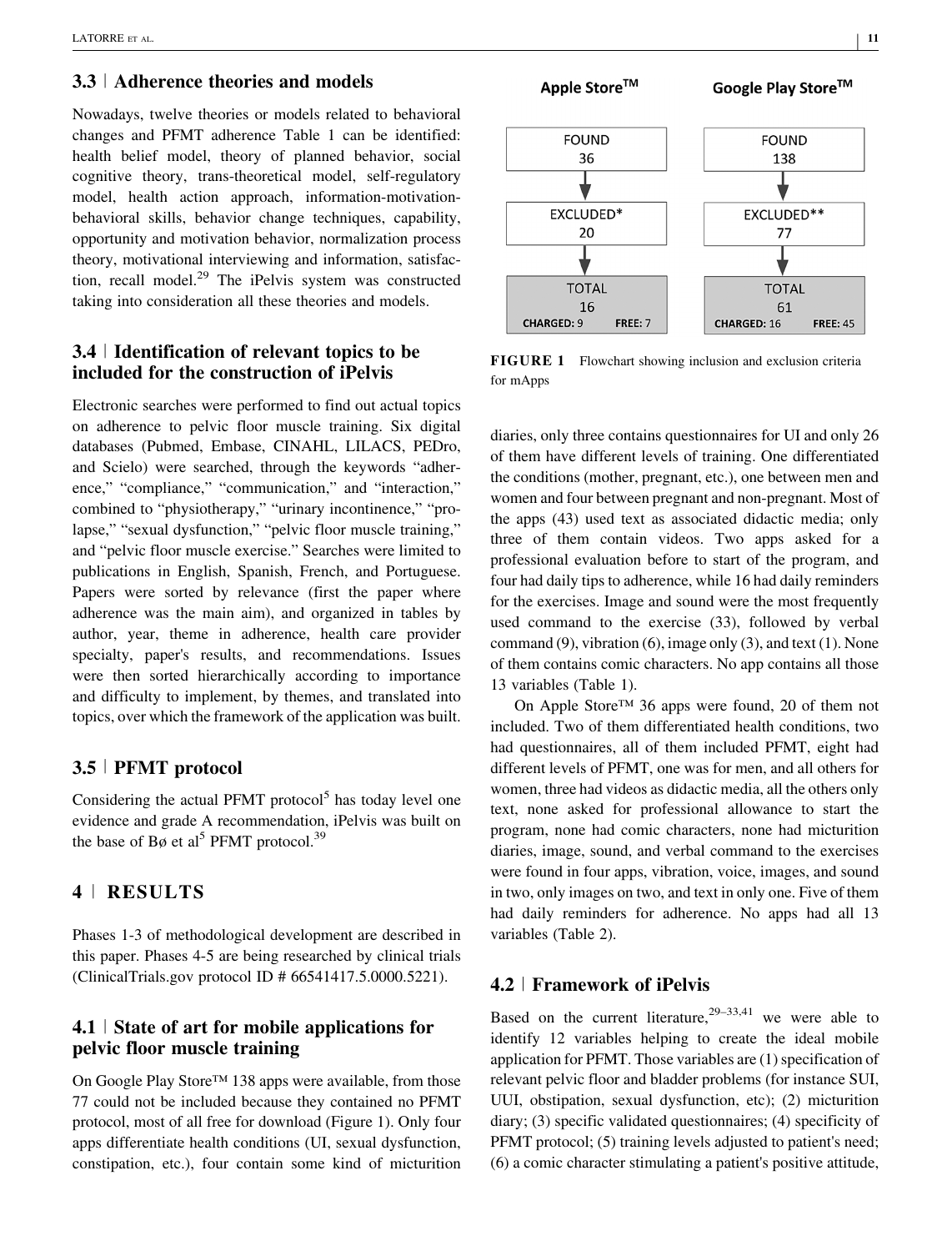taking into consideration patient's age, condition, and ethnic group; (7) relevant and comprehensible education program as a first phase of the treatment, using multimedia tools; (8) promotion and release only by health professionals; (9) adequate and efficient behavioral therapy protocol (for instance advice regarding drinking pattern); (10) emphatic verbal and visual instructions for optimal use of (PFM) exercises; (11) an effective biofeedback protocol to instruct the patient to find and feel the PFM contraction and relaxation, especially during the early stages of PFMT; and (12) push notifications to remind the patient to train, and to encourage her to keep going. We find no references about the need or importance of vaginal probes for adherence.

So, iPelvis is a system anchored on a mobile phone application for adherence to PFMT for women with UI. The complete program consists of 104 different phases, taking into account type and severity of UI status for different patient populations. For each type, there are 15 phases during a 6-month training program, with each phase building on realization of objectives of the former one, favoring the contact between the patient and the related health professional, and respecting differences among individuals.

After downloading the application and registration in the iPelvis platform by her health professional, the patient will need an access code to start the program. This strategy is necessary because more than 30% of women cannot contract properly their PFM at the first physiotherapy session<sup>23</sup> [and should improve](#page-16-0) first their capability of contracting the PFM under guidance of their pelvic physiotherapist.<sup>5</sup> [So doing, the iPelvis protocol](#page-15-0) follows the PFMT motor learning principles. $24,39$ 

Before using iPelvis, first, the patient needs to sign an informed consent, stating that iPelvis may use, anonymously, generated data for scientific purposes. Next, based on indication of the health care professional, type of UI will automatically be set (stress, urgency, mixed).<sup>42</sup> [For each type](#page-16-0) of incontinence there are four categories of patients: age 18-60 years, >60 years, pregnant and postpartum up to 6 months after delivery, each with a specifically designed evidence-based

PFMT program, respecting differences in levels and intensity of PFMT between general or elderly women,<sup>43,44</sup> [pregnant or](#page-17-0) women after 6-month postpartum<sup>45</sup> [\(Figure 2\).](#page-17-0)

With patient category and type of incontinence defined, the patient is able to start the evidence-based 6 months PFMT program,5 [with 12 phases of 15 days each, with crescent level](#page-15-0) of difficulty, respecting physiological criteria of PFM motor learning.<sup>24</sup> [Once a phase is completed, the patient digitally](#page-16-0) scores her progress between 0 and 10, with 10 most optimal progress. Saving the digital score in the database the next phase will be unlocked. In order to respect motor learning principles, it is not possible to skip any level.

## **4.3** <sup>|</sup> **The "5F" program**

IPelvis introduces the 5 "F" program of PFMT. The iPelvis "5F" program for PFMT is evidence based, level 1, grade A.<sup>5,24</sup> [The 5Fs stand for \(1\) F = find, \(2\) F = feel, \(3\)](#page-15-0)  $F =$  force, (4)  $F =$  follow through, (5)  $F =$  functional training.40 [Each phase contains video materials, in which the](#page-16-0) iPelvis comic character guides the patient to contract and relax her PFM in a timely and coordinated way.

## **4.4** <sup>|</sup> **Find the pelvic floor: the 1st F**

The patient starts the iPelvis PFMT program with education about anatomy, physiology, biomechanics, pathophysiology, and the potential of physiotherapy<sup>5,24</sup> [using video](#page-15-0) materials including didactic metaphors, images, and narrated animations, all moderated by the iPelvis comic character (Figure 3).

## **4.5** <sup>|</sup> **Feel the pelvic floor: the 2nd F**

Being able to find the PFM, now the patient will learn to execute selective contractions and relaxations of the PFM, first performing mono tasks, then double tasks, followed by multi tasks. Success is defined as the patient is able to feel



**FIGURE 2** Individualized PFMT for pregnant, postpartum, general, or elderly women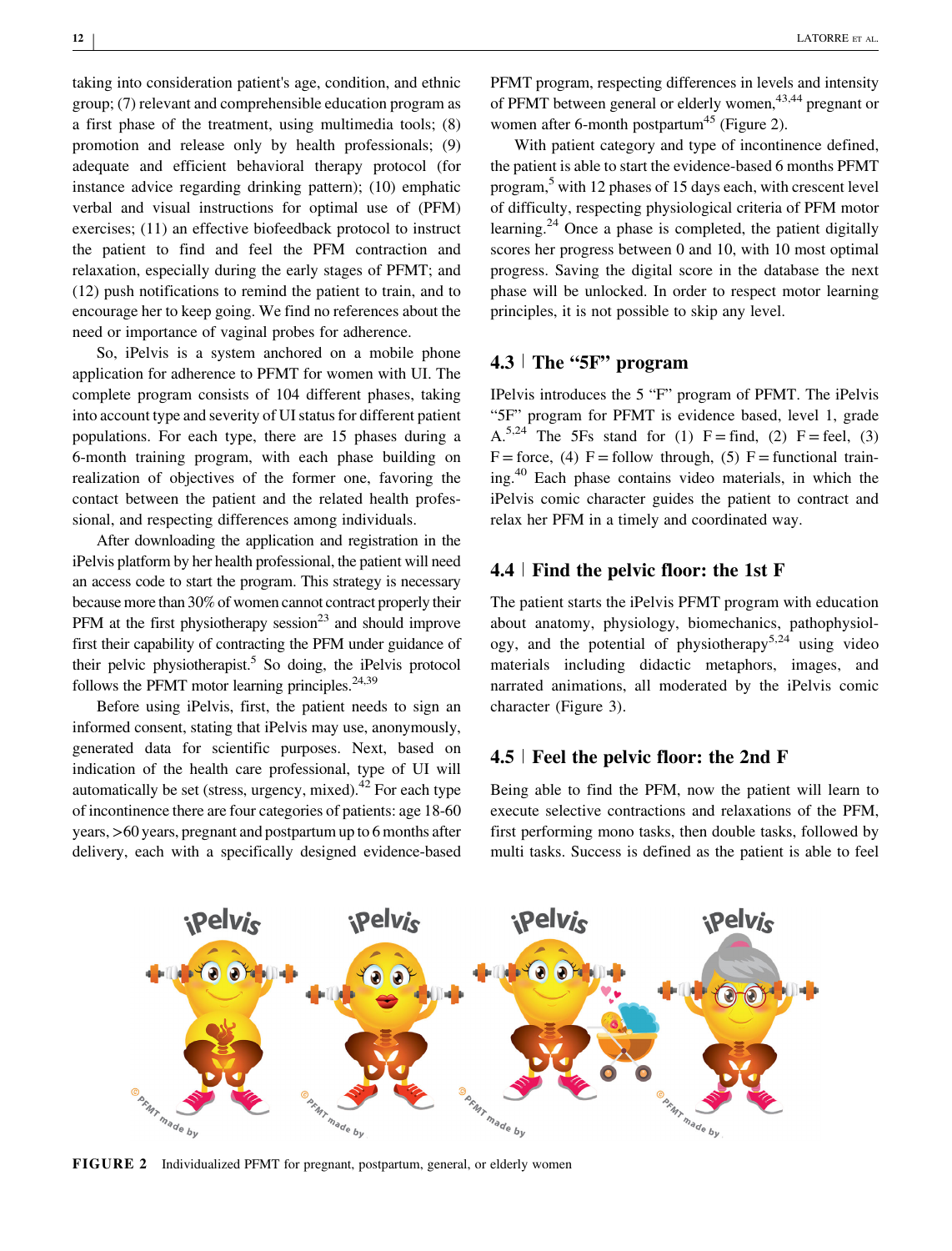

**FIGURE 3** Metaphoric house where the pelvic floor is presented as the foundation, supporting it all. The respiratory diaphragm is the roof, the bladder the front living room, the rectum the kitchen in the back, and the vagina the ladder between living and kitchen

selective PFM contractions and relaxation in different situations, positions, and activities. This phase is a prerequisite for the following strength- and coordination training (Figure 4A).

#### **4.6** <sup>|</sup> **Force the pelvic floor: the 3rd F**

During the 3rd "F" training, strength, explosive strength, endurance, timing, pre-contraction, exhaustibility, coordination will be reinforced according to physiological rules and principles of motor learning and strength training.<sup>5,24,39</sup> [Each](#page-15-0) subsequent phase of 15 days has a higher level of load/ difficulty compared to the former one. Only by filling out the required questionnaire the next phase will be unlocked (Figure 4B).

# **4.7** <sup>|</sup> **Follow through: the 4th F**

In the 4th "F" phase the patient with (now restored) awareness how to contract and relax the PFM, builds up strong and fatigue resistant pelvic floor muscles. This strategy of aware contractions to prepare the PFM to act fully automatic and adequate during all kinds of (functional) activities with intra-abdominal pressure rise such as lifting a baby, playing tennis, sneezing, coughing. The follow through phase, or simple "the 4th F," is based on two fundaments: (1) to facilitate functional training and (2) to incorporate the training in daily life activities of the patient —which is the final aim for adherence.

## **4.8** <sup>|</sup> **Functional training: the 5th F**

The 5th "F" phase facilitates restoration of UI during real time daily life activities or by mimicking these situations using gaming and virtual reality. The program supports self-confidence and aims to restore feelings of well-being during fun-, favorite—of former activities because these activities are again possible without the fear for shame, uncertainty related to and embarrassment of involuntary urine loss. Description of the full program of 12 phases of 15 days each can be requested at the first author of this manuscript.

At the end of every phase the patient voluntary fills out validated questionnaires, so-called phase tracking questionnaires, related to the patient's subjective impression of severity and impact of UI such as the  $PRAFAB<sup>24</sup>$  [and patient's](#page-16-0) opinion about learning level because of using the mobile



**FIGURE 4** Video animation leading to simple contraction and relaxation of the pelvic floor muscle. A, fast contractions. B, slow contractions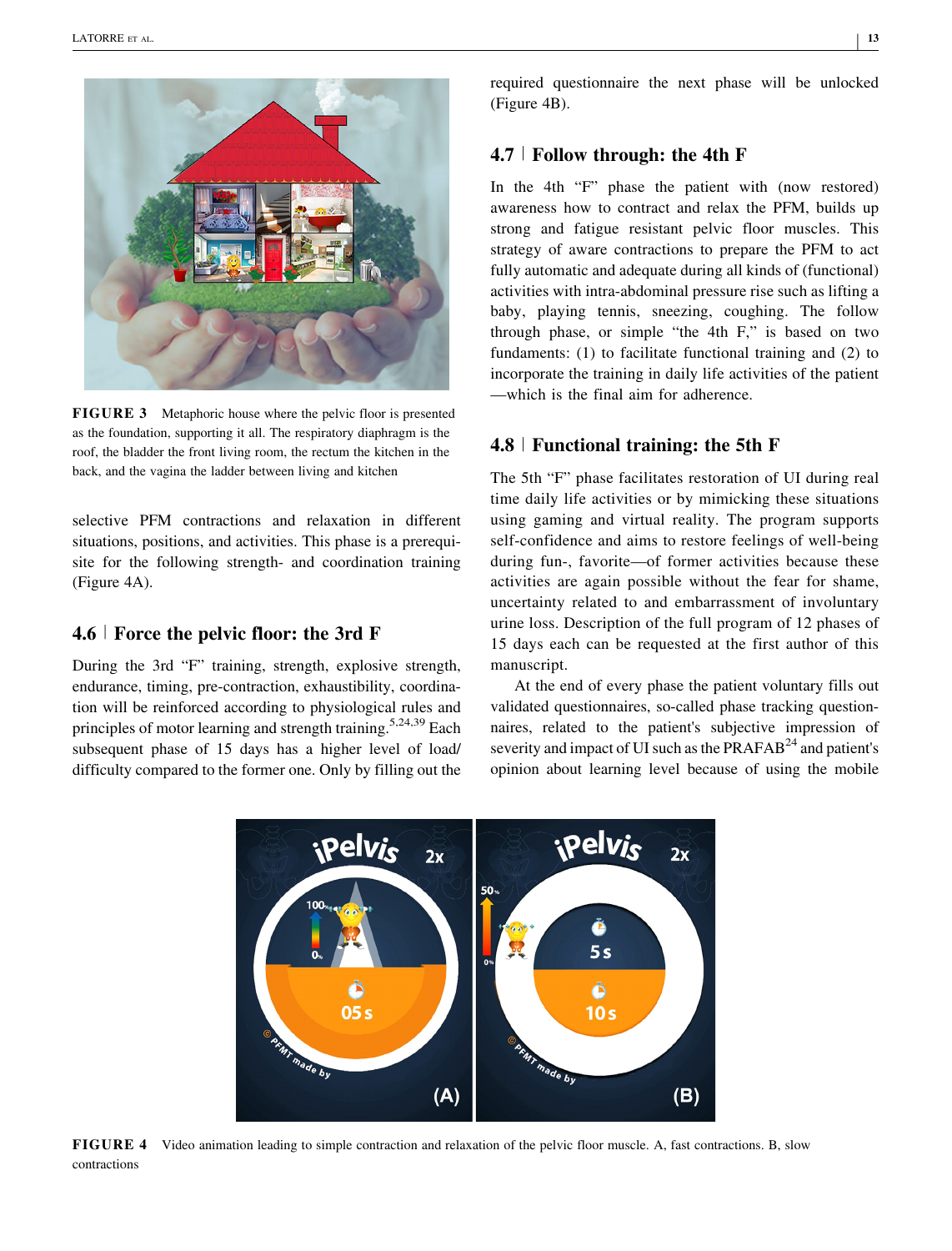

#### **EVOLUTION OF THE PATIENT**

**FIGURE 5** Graph plotting the progression of the patient, into the administrative area of ipelvis.com website

application. Acquired data are stored in the iPelvis system. Another questionnaire gathers quantitative information on patient's satisfaction using the tool.

#### **4.9** <sup>|</sup> **Controlling the training**

The administrative area allows the health professional to follow up the patient's progression (Figure 4). In case the patient does not comply with the weekly physiotherapy sessions, the professional can block the use of the mobile application in order to avoid uncontrolled self-training.

The home maintenance PFMT program is supported by the mobile phone application interface. Timing and intensity of PFM contraction is shown graphically and by sound as is the PFM relaxation and rest time between contractions and series of exercises. One important component of the mobile App is the voice command, apparently determinant to adherence. $^{29}$  [So, iPelvis contains voice commands, in a](#page-16-0) very emphatic way, taking into account the importance of an emphatic physiotherapist as adherence determinant.<sup>[29](#page-16-0)</sup>

Whenever a patient ends a phase, completing the respective protocol, she is rewarded with (success) points, as in a videogame scoring. The comic character, "iPelvis," mediates all the system dialogs. In case of bad adherence, iPelvis as the character "gets weak" and "sad," begging the patient to perform the exercises properly.

An unprecedented innovation is that the iPelvis character is ethnically matched with the patient, in skin color, country flags and cultural costumes, to facilitate empathy. iPelvis is also matched by age and condition, for instance, being pregnant.

## **4.10** <sup>|</sup> **Data storage**

The therapist application databank stores data of (1) number of prescriptions of iPelvis; (2) how often the professional accesses the system; (3) which kind of exercises are mostly prescribed; (4) which iPelvis tools are used most frequently for instance, comic cards posted in social media, exercise reminders for patients, etc; (5) which cards are posted more frequently; and (6) which videos are shared more frequently. In this way statistical information can be gathered about which elements were more often used, and which ones were left behind. This strategy helps to select successful elements and to skip unsuccessful ones. Simple frequency bar charts of the total number of accesses, sorted by period provide the iPelvis scientific staff continuous information of frequency of use or discontinuation of use of any particular element.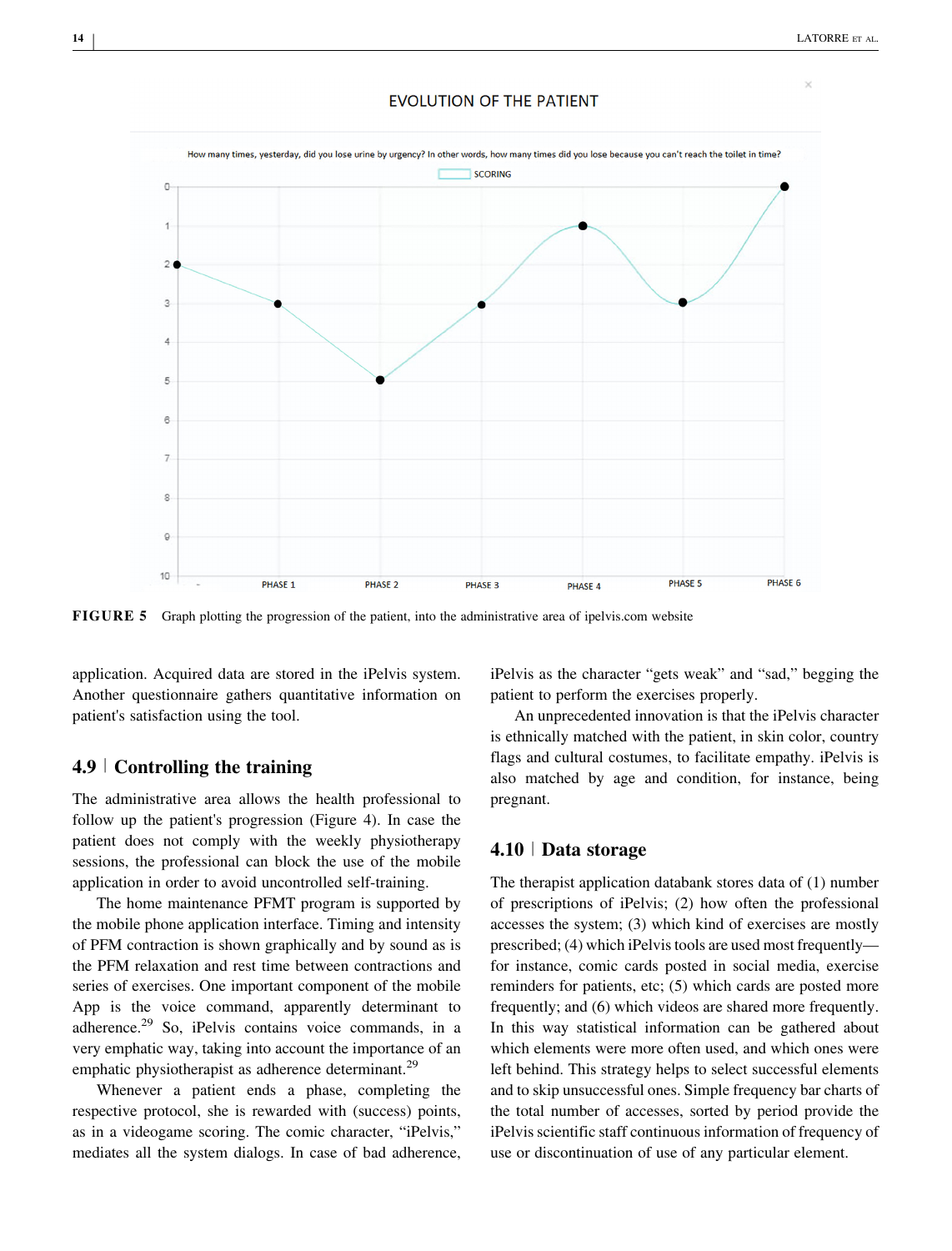The patient application databank stores data every time the patient accesses the mobile application (Figure 5). Variables are (1) number of daily accesses; (2) start of use of exercise protocols, partially completed or completed; (3) number of hours, to complete a protocol; (4) goals achieved or not achieved; (5) exercises completed or aborted; (6) cards more frequently received; and (7) number of accesses of the patient chat area. Data will be used to improve the iPelvis system continuously, considering most frequently used tools by the patients. Special focus is on optimizing exercise protocols. All data are collected anonymous, using coding in such a way that identification of any individual is impossible.

#### **4.11** <sup>|</sup> **Daily advices**

iPelvis contains many different pictures supporting the pelvic physiotherapy program. There are pictures about the PFMT, but also about sufficient drinking, fiber ingesting, weight control, etc. During the physiotherapy program, automatic messages can be send by the pelvic physiotherapists as push notifications, as reminders to drink, eat healthy, or train. iPelvis acts as a friendly guide/partner during the home-based PFM training, using biofeedback images and video materials. According to recent adherence evidence, iPelvis also contains inspiring pictures for social communication, such as anniversary or birth cards.<sup>[10](#page-16-0)</sup>

Besides the communication between the patient and her own physiotherapist, iPelvis will constitute a selected digital (chatting) platform for women with similar health problems making possible to exchange experiences, ideas, news, questions, etc. Frequently asked questions are moderated and answered by an iPelvis health professional. It has been shown that patients with pelvic floor dysfunctions highly value this kind of mutual and professional support such as contact with co-sufferers who have similar health problems.<sup>[46](#page-17-0)</sup>

iPelvis has also an educational, free access website (ipelvis.com) containing evidence-based material on pelvic floor dysfunctions, pelvic physiotherapy and related health conditions, understandable and accessible for the lay public.<sup>[5](#page-15-0)</sup> The iPelvis website and facebook page enjoy already high popularity on Facebook™ which is considered today the world's biggest social network $47$  [especially in Brazil,](#page-17-0) the world leader on Facebook<sup>™</sup> interaction,<sup>48</sup> [actually the](#page-17-0) country where iPelvis was first released in 2017.

#### **4.12** <sup>|</sup> **Validity of iPelvis**

To investigate its usefulness and validity, at the moment several clinical studies regarding face-validity, content validity, and construct validity of iPelvis are being executed. Publication of these data are expected later this year.

## **5** <sup>|</sup> **DISCUSSION**

The actual state of art of mobile applications for PFMT shows today there is no available application which incorporates an efficient and evidence-based home maintenance PFMT program. In the other hand, PFMT today has level one grade A evidence on pelvic floor muscle function recovery,<sup>5</sup> [and](#page-15-0) there is some evidence guiding to parameters for better adherence on PFMT.<sup>10,29-31,33</sup>

There are six adherence modifiers based on cognitive, affective, and physical PFMT experiences for the patients: knowledge, physical skill, feelings about PFMT, cognitive analysis, planning and attention, prioritization, and service provision. It is recommended to inform patients to increase knowledge about the condition, to teach the physical skills of the pelvic floor muscles, promote positive feelings, and decrease negative feelings about PFMT, enable constructive analysis planning the attention to PFMT, prioritization of PFMT in patient's life. $41$  [iPelvis is also a comic character, to](#page-16-0) facilitate in an emphatic way decrease of shame and taboo surrounding UI, and to decrease negative feelings about resolving the problem. iPelvis starts with multimedia helping the patient to improve knowledge and insight in the health problem, the pelvic anatomy and the pelvic floor muscles functions. Physical skills of the patient are trained in a structured and didactic way. The modifiers of adherence are constantly stored in the iPelvis system's data bank.

Short-term determinants include positive intentions to adhere, self-efficacy expectations, attitudes towards, and perceived benefits of the exercises and high perception of social pressure to adhere. Long-term determinants include positive adherence intentions and self-efficacy expectations. Recorded audio messages improve the routine practice of home exercises.29 [Considering these data, iPelvis shows the patient's](#page-16-0) progress in an enthusiastic way, facilitates patient's quality of life, puts pressure on the patient to adhere and comply in an empathic way, and helps the patient to face the health problem UI, appealing to the patient's own responsibility to train. Audio messages are integrated in the whole application, including those that support the patient during the exercises: "Come on, contract! Hold! Hold! And relax! Well done!"

Based on appropriate behavior-change theories, clinicians must be made aware of the importance of behavioral changes in PFMT.<sup>30</sup> [The iPelvis system, built on behavior-change](#page-16-0) theories, can serve the health professional to focus on the patient's behavior change, in an easy and ludic way for the patient, and a controlled and structured way for the professional in charge.

There is an urgent need of studies on PFMT adherence measurements and determinants.<sup>10</sup> [PFMT adherence is](#page-16-0) complex and needs behavioral changes and active patient participation.49 [Plus, adherence must be systematically](#page-17-0) reported in all PFMT studies, both during and after supervised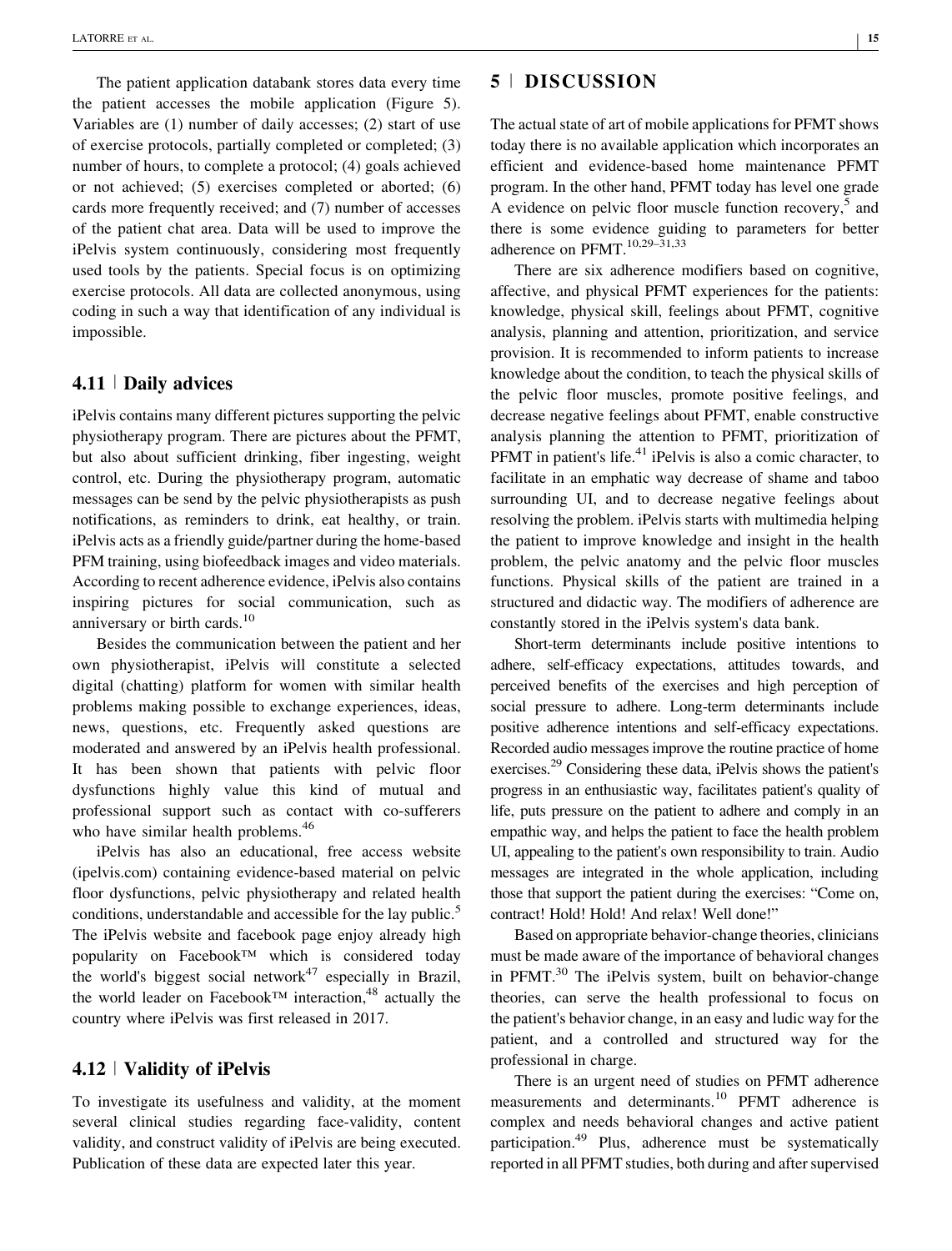<span id="page-15-0"></span>interventions, to adhere to PFMT components (during clinical intervention period or home exercises) and all stages of treatment (intervention, post-treatment, and follow-up). Day-to-day integration of PFMT exercises is also crucial.<sup>[29](#page-16-0)</sup> Considering these concepts, the administrative area of the iPelvis system allows anonymous data collection of adherence during a structured PFMT, and this data can lead researches to clarify determinants of short and long-term adherence. The iPelvis data bank is dynamic and real time, considering all instruments collecting data in adherence must measure outcome, must be dynamic and self-improving.<sup>[29](#page-16-0)</sup> This dynamicity allows the whole system to improve itself easily, based on the observations of the iPelvis staff and minor changes on the algorithm or related devices.

So far, mobile applications for PFMT works better in who are interested in and have high expectations about  $i^{50}$  [but are](#page-17-0) a first-line cost-effective treatment with potential to increase the access to care.<sup>51,52</sup> [Despite adherence in PFMT being](#page-17-0) describe in current literature, Tables 1 and 2 showed none of all 77 mApps available to download incorporate all the 12 parameters literature pointed out as fundamental for an ideal mApp for PFMT adherence. In the other hand, iPelvis combine all those 12 parameters in a single mApp.

# **6** <sup>|</sup> **CONCLUSION**

Lack of adherence is today a major drawback of PFMT success. Literature today shows guidance for improve adherence, and the increasing use of social media opens way for mobile applications helping to improve PFMT adherence. There are, today, dozens of PFMT mobile applications, but none having all the evidence-based parameters for correct PFMT.

Current evidence of adherence on PFMT together with PFMT evidence-based grade A level one protocol allowed the construction of a mobile application, so called iPelvis. As an ambitious newcomer in the field iPelvis system may contribute to fill up the gap. For sure much more must be done, but iPelvis seems to be an easy accessible an low cost concept (considering it is available for download in all mApp platforms and it is less expensive than surgery or physiotherapy itself) to improve efficiently adherence and compliance to PFMT. So far, mobile applications for PFMT works better in who are interested in and have high expectations about it but are a first-line cost-effective treatment with potential to increase the access to care.

## **6.1** <sup>|</sup> **Recommendations for clinical practice**

We recommend the use of evidence-based mobile applications for PFMT for improve adherence of pelvic physiotherapy and to improve the access to urinary incontinence care.

## **6.2** <sup>|</sup> **Recommendations for research**

Clinical trials on validity of the different aspects of mobile apps for PFMT are needed.

## **AUTHORS' CONTRIBUTION**

GFSL Substantial contributions to conception and design; drafting and revising the article critically for important intellectual content; and final approval of the version to be published. RdeF contributed in final approval of the version to be published. MRS substantial contributions to conception and design and final approval of the version to be published. CVM contributed in final approval of the version to be published. BB substantial contributions to conception and design; drafting and revising the article critically for important intellectual content; and final approval of the version to be published.

#### **CONFLICTS OF INTEREST**

All the other authors declare that they have no conflicts of interest to disclose.

#### **ORCID**

*Gustavo F. S. Latorre* **b** http://orcid.org/0000-0001-9806-9572

#### **REFERENCES**

- 1. Milsom I, Jr., Coyne KS, Nicholson S, Kvasz M, Chen CI, Wein AJ. Global prevalence and economic burden of urgency urinary incontinence: a systematic review. *Eur Urol*. 2014;65:79–95.
- 2. Aoki Y, Brown HW, Brubaker L, Cornu JN, Daly JO, Cartwright R. Urinary incontinence in women.*Nat Rev Dis Primers*. 2017;3:17042.
- 3. Troko J, Bach F, Toozs-Hobson P. Predicting urinary incontinence in women in later life: a systematic review. *Maturitas*. 2016;94:110–116.
- 4. Stachowicz N, Maciejczyk-Pencuła M, Morawska D, Stachowicz S, Kotarski J. Urgent urinary incontinence-preliminary diagnostics and pharmacological treatment. *Wiad Lek*. 2012;65:162–166.
- 5. Bø K, Berghmans B, Mørkved S, Van Kampen M. *Evidence-Based Physical Therapy for the Pelvic Floor: Bridging Science and Clinical Practice*. 2 ed. London: Churchill Livingstone; 2015. p. 446.
- 6. Labrie J, Berghmans BL, Fischer K, et al. Surgery versus physiotherapy for stress urinary incontinence. *N Engl J Med*. 2013;369:1124–1133.
- 7. Machado MH., coord. *Os médicos no Brasil: um retrato da realidade*. Rio de Janeiro: Editora FIOCRUZ; 1997:244. ISBN: 85- 85471-05-0.
- 8. Spedo SM, Pinto NRS, Tanaka OY. O difícil acesso a serviços de média complexidade do SUS: o caso da cidade de São Paulo, Brazil. *Physis*. 2010;20:953–972.
- 9. Digesu GA, Hendricken C, Fernando R, Khullar V. Do women with purê stress urinary incontinence need urodynamics? *Urology*. 2009;74:278–281.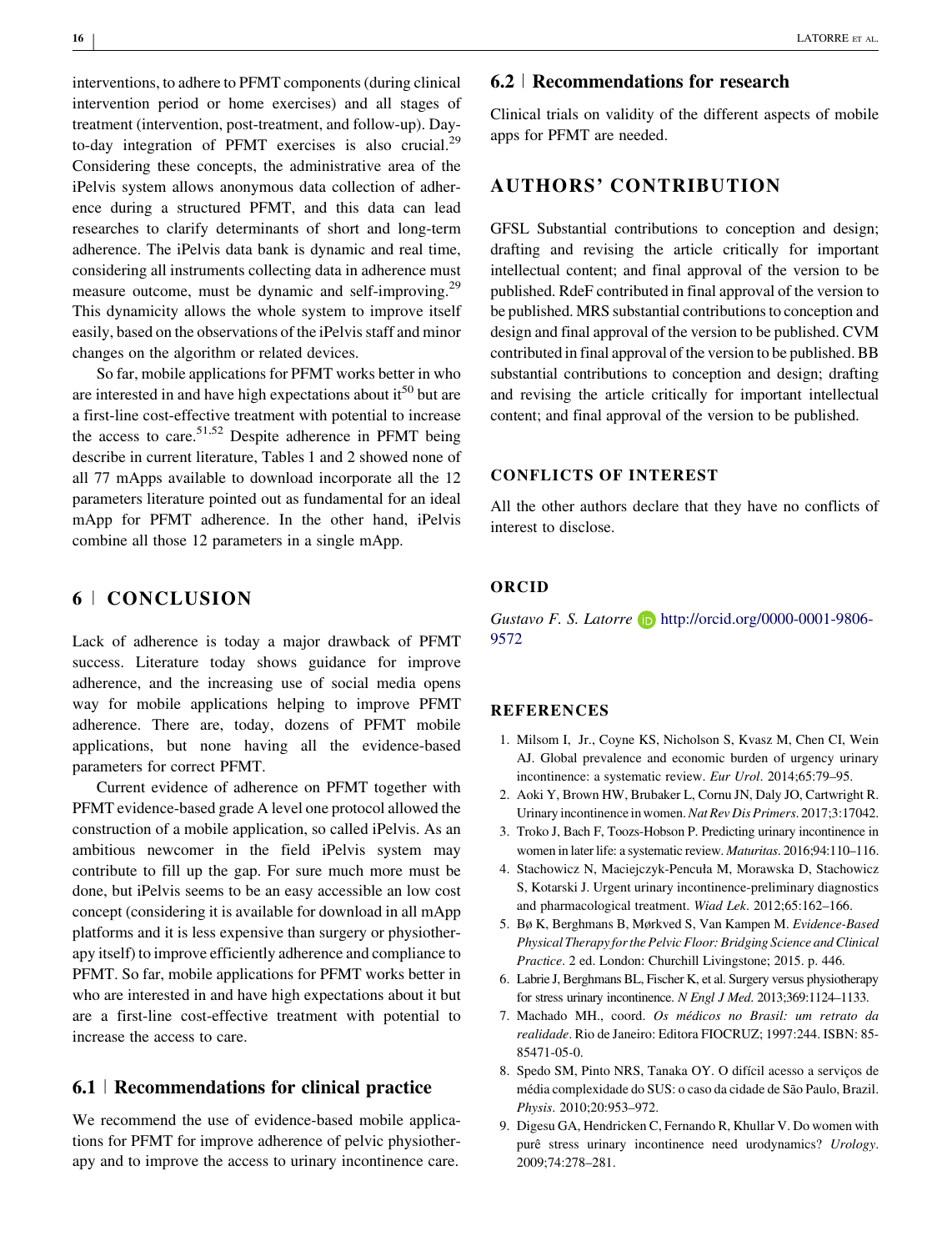- <span id="page-16-0"></span>10. Dumoulin C, Hay-Smith EC, Mac Habée-Séguin G. Pelvic floor muscle training versus no treatment, or inactive control treatments, for urinary incontinence in women. *Cochrane Database Syst Rev*. 2014;14:CD005654.
- 11. Sathianathen NJ, Johnson L, Bolton D, Lawrentschuk NL. An objective measurement of urinary continence recovery with pelvic floor physiotherapy following robotic assisted radical prostatectomy. *Transl Androl Urol*. 2017;6:S59–S63.
- 12. Kakizaki H, Kita M, Watanabe M, Wada N. Pathophysiological and therapeutic considerations for non-Neurogenic lower urinary tract dysfunction in children. *Low Urin Tract Symptoms*. 2016;8:75–85.
- 13. Hagen S, Stark D. Conservative prevention and management of pelvic organ prolapse in women. *Cochrane Database Syst Rev*. 2011;7:CD003882.
- 14. Norton C, Cody JD. Biofeedback and/or sphincter exercises for the treatment of faecal incontinence in adults. *Cochrane Database Syst Rev*. 2012;11:CD002111.
- 15. Latorre GFL, Manfredini CCM, Demterco PS, Barreto VMNF, Nunes EFC. A fisioterapia pélvica no tratamento da vulvodínia: revisão sistemática. *Femina*. 2015;43:257–264.
- 16. Ferreira CH, Dwyer PL, Davidson M, De Souza A, Ugarte JA, Frawley HC. Does pelvic floor muscle training improve female sexual function? A systematic review. *Int Urogynecol J*. 2015;26:1735–1750.
- 17. Van Kampen M, De Weerdt W, Van Poppel H, De Ridder D, Feys H, Baert L. Effect of pelvic-floor re-education on duration and degree of incontinence after radical prostatectomy: a randomised controlled trial. *Lancet*. 2000;355:98–102.
- 18. Siegel AL. Pelvic floor muscle training in males: practical applications. *Urology*. 2014;84:1–7.
- 19. La Pera G. Awareness and timing of pelvic floor muscle contraction, pelvic exercises and rehabilitation of pelvic floor in lifelong premature ejaculation: 5 years experience. *Arch Ital Urol Androl*. 2014;86:123–125.
- 20. Pastore AL, Palleschi G, Fuschi A, et al. Pelvic floor muscle rehabilitation for patients with lifelong premature ejaculation: a novel therapeutic approach. *Ther Adv Urol*. 2014;6:83–88.
- 21. DeLancey JOL. The hidden epidemic of pelvic floor dysfunction: achieavable goals for improved prevention and treatment. *Am J Obstet Gynecol*. 2005;192:1488–1495.
- 22. Slieker-ten Hove MC, Pool-Goudzwaard AL, Eijkemans MJ, Steegers-Theunissen RP, Burger CW, Vierhout ME. The prevalence of pelvic organ prolapse symptoms and signs and their relation with bladder and bowel disorders in a general female population. *Int Urogynecol J Pelvic Floor Dysfunct*. 2009;20:1037–1045.
- 23. Messelink B, Benson T, Berghmans B, et al. Standardization of terminology of pelvic floor muscle function and dysfunction: report from the pelvic floor clinical assessment group of the International Continence Society. *Neurourol Urodyn*. 2005;24:374–380.
- 24. Bernards ATM, Berghmans BCM, Slieker-Ten Hove MCP, et al. Dutch guidelines for physiotherapy in patients with stress urinary incontinence: an update. *Int Urogynecol J*. 2014;25:171–179.
- 25. Kaya S, Akbayrak T, Gursen C, Beksac S. Short-term effect of adding pelvic floor muscle exercise to bladder training for female incontinence: a randomized controlled trial. *Int Urogynecol J*. 2015;26:285–293.
- 26. Bø K, Hilde G. Does it work in the long term? A systematic review on pelvic floor muscle training for female stress urinary incontinence. *Neurourol Urodyn*. 2013;32:215–223.
- 27. Moore K, Dumoulin C, Bradley C, et al. Adult conservative management. In: Abrams PH, Cardozo L, Khouri AE, et al, editors. *International Consultation on Urinary Incontinence*. 5th Ed. Plymbridge United Kingdom: Health Publication Ltd; 2013; 1112–1229.
- 28. Pereira VS, de Melo MV, Correia GN, Driusso P. Long-term effects of pelvic floor muscle training with vaginal cone in postmenopausal women with urinary incontinence: a randomized controlled trial. *Neurourol Urodyn*. 2013;32:48–52.
- 29. Dumoulin C, Hay-Smith J, Frawley H, et al. Consensus statement on improving pelvic floor muscle training adherence: international continence society 2011 state-of-the-science seminar. *Neurourol Urodyn*. 2015;34:600–605.
- 30. McClurg D, Frawley H, Hay-Smith J, et al. Scoping review of adherence promotion theories in pelvic floor muscle training— 2011 ICS state-of-the-science seminar research paper I of IV. *Neurourol Urodyn*. 2015;34:606–614.
- 31. Haynes RB, Ackloo E, Sahota N, et al. Scoping review of adherence promotion theories in pelvic floor muscle training—2011 ICS stateof-the-science seminar research paper I of IV. *Neurourol Urodyn*. 2015;34:606–614.
- 32. Frawley HC, McClurg D, Mahfooza A, Hay-Smith J, Dumoulin C. Health professionals' and patients' perspectives on pelvic floor muscle training adherence-2011 ICS state-of-the-science Seminar research paper IV of IV. *Neurourol Urodyn*. 2015;34:632–639.
- 33. Dumoulin C, Alewijnse D, Bo K, et al. Pelvic floor muscle training adherence: tools, measurements and strategies—2011 ICS state-ofthe-science seminar research paper II of IV. *Neurourol Urodyn*. 2015;34:615–621.
- 34. Chaffey D. Mobile marketing statistics compilation. Smart insights: available in: [http://www.smartinsights.com/mobile-marketing/](http://www.smartinsights.com/mobile-marketing/mobile-marketing-analytics/mobile-marketing-statistics/) [mobile-marketing-analytics/mobile-marketing-statistics/](http://www.smartinsights.com/mobile-marketing/mobile-marketing-analytics/mobile-marketing-statistics/). Access in 2016-09-06.
- 35. Statista.com. Number of monthly active WhatsApp users worldwide from April 2013 to February 2016 (in millions). Available in: [http://www.statista.com/statistics/260819/](http://www.statista.com/statistics/260819/number-of-monthly-active-whatsapp-users/) [number-of-monthly-active-whatsapp-users/](http://www.statista.com/statistics/260819/number-of-monthly-active-whatsapp-users/). Access in 2016- 09-06.
- 36. Google Play Store. Engine for mobile applications download. Google corporation, 2016. Access in 2016-11-16.
- 37. Apple Store. Engine for mobile applications download. Apple corporation, 2016. Access in 2016-11-16.
- 38. McCardle WD, Katch FI, Katch VL. *Exercise Physiology: Energy, Nutrition, And Human Performance*. New York: Woulters Kluwer; 2014;1038.
- 39. Berghmans B. Pelvic floor muscle training: what is important? A mini-review. *Obstet Gynecol Int J*. 2017;6:00214.
- 40. Henderson JW, Wang S, Egger MJ, Masters M, Nygaard I. Can women correctly contract their pelvic floor muscles without formal instruction? *Female Pelvic Med Reconstr Surg*. 2013; 19:8–12.
- 41. Hay-Smith EJ, McClurg D, Frawley H, Dean SG. Exercise adherence: integrating theory, evidence and behaviour change techniques. *Physiotherapy*. 2016;102:7–9.
- 42. Haylen BT, de Ridder D, Freeman RM, et al. An International Urogynecological Association (IUGA)/International Continence Society (ICS) joint report on the terminology for female pelvic floor dysfunction. *Neurourol Urodyn*. 2010;29:4–20.